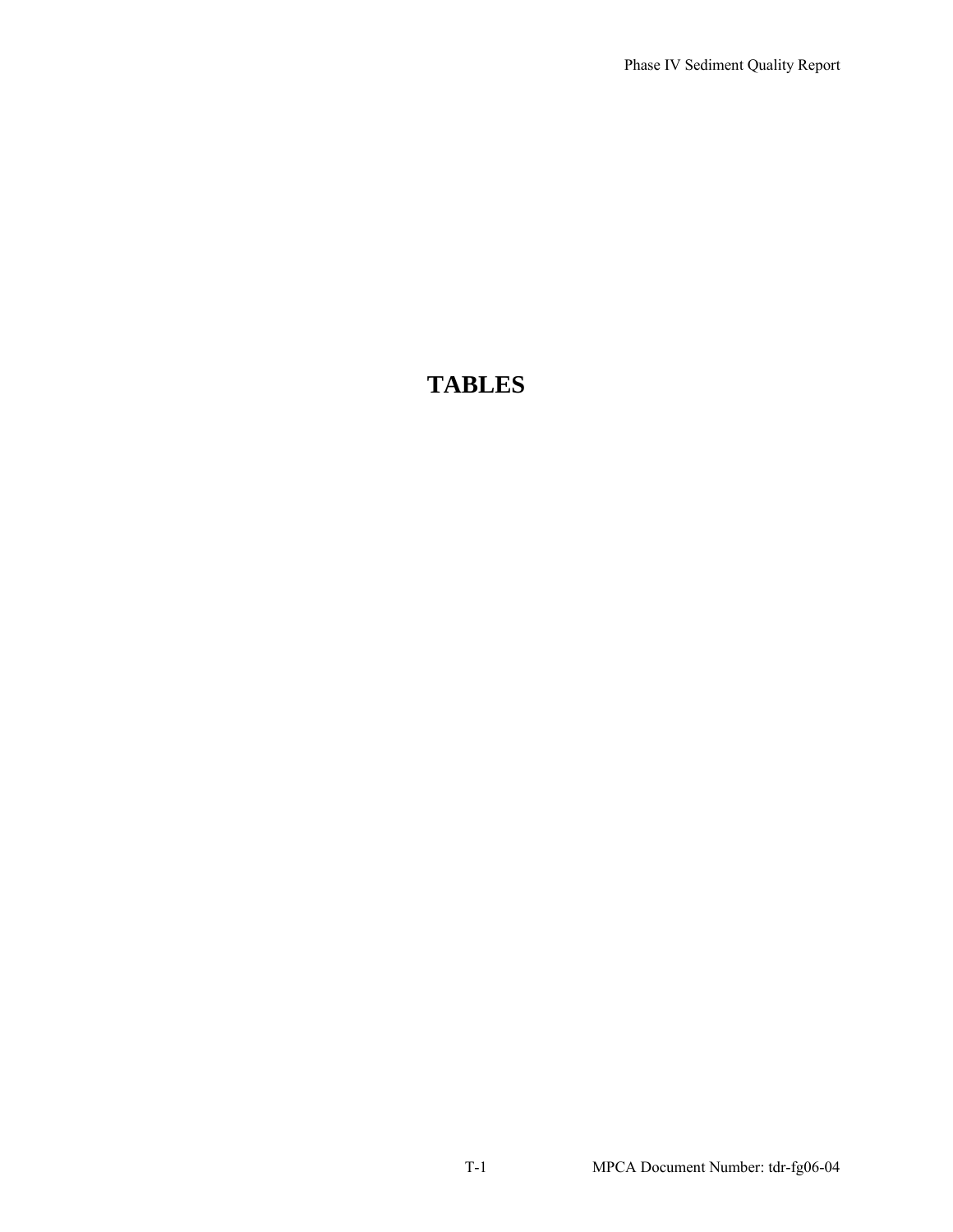| <b>Parameter</b>                                      | <b>Number of Records</b> |
|-------------------------------------------------------|--------------------------|
|                                                       |                          |
| Sediment Chemistry                                    | 97,155                   |
| <b>Sediment Toxicity</b>                              | 1,464                    |
| Benthic Invertebrate Community (mean values)          | 19,396                   |
| Benthic Invertebrate Community (replicates)           | 59,642                   |
| Sample Tissue (plants/fish/invertebrates)             | 446                      |
| <b>Tissue Chemistry</b>                               | 12,506                   |
| Mean Probable Effect Concentration Quotients (PEC-Qs) | 2,135                    |
| Sample Information                                    | 3,447                    |
| <b>Station Information</b>                            | 1,635                    |
| <b>Sediment Studies</b>                               | 59                       |

# Table 1. Summary of Information Included in the Phase IV Sediment Quality Database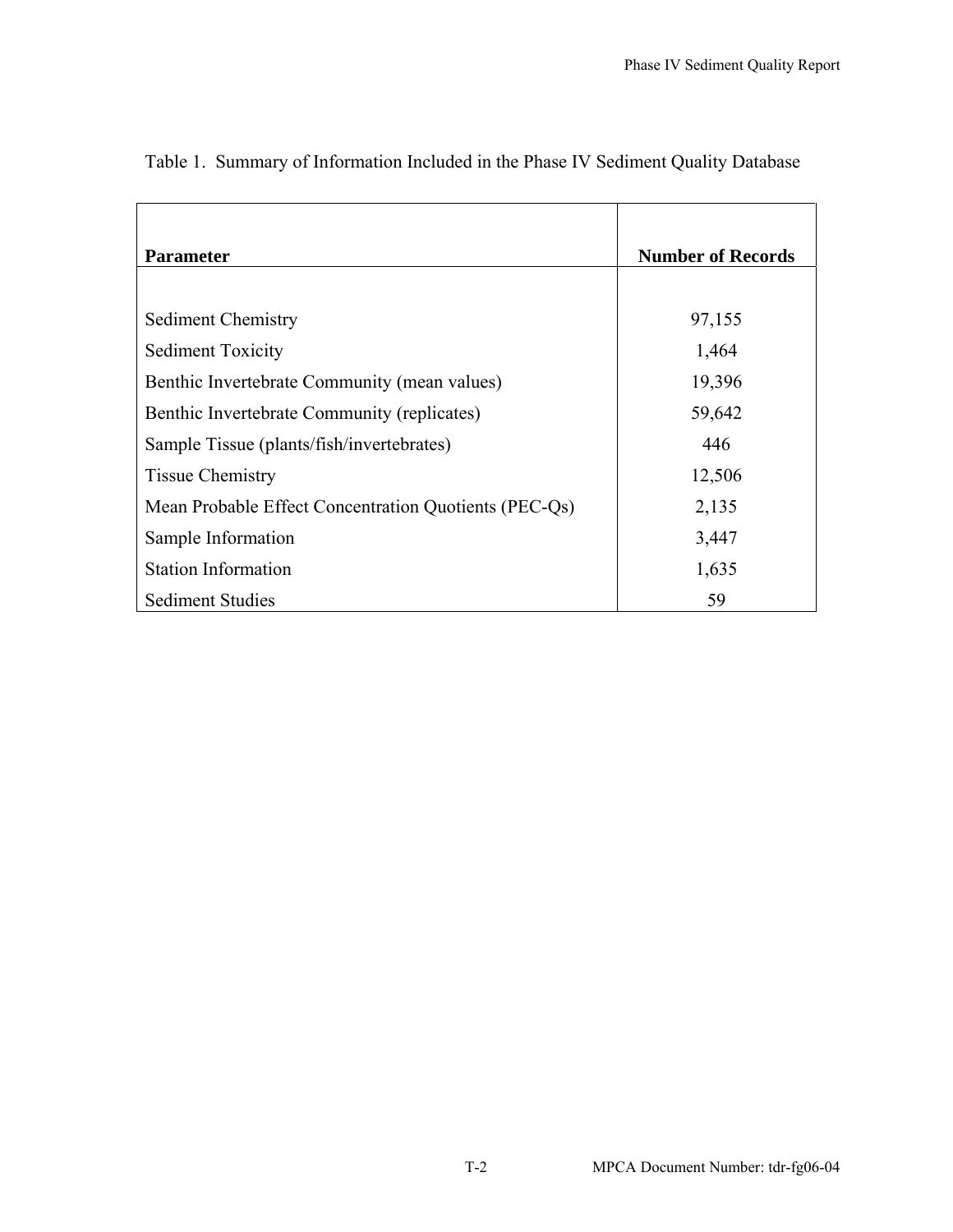|                                            |                 | # of Sediment            | # of Sediment           | # of Benthic Invert.     |
|--------------------------------------------|-----------------|--------------------------|-------------------------|--------------------------|
| <b>Study Name</b>                          | <b>Study ID</b> | <b>Chemistry Samples</b> | <b>Toxicity Samples</b> | <b>Community Samples</b> |
|                                            |                 |                          |                         |                          |
| Assessment Study of Slip C, 1997           | 10              | 51                       | $\overline{0}$          | $\boldsymbol{0}$         |
| Bay West Intlk Reconnaissance 2001         | 45              | 34                       | $\overline{0}$          | $\boldsymbol{0}$         |
| Bay West Intlk Supplemental 2001           | 44              | 44                       | 28                      | $\boldsymbol{0}$         |
| Benthic Data Newton Creek, July 2002       | 61              | $\boldsymbol{0}$         | $\boldsymbol{0}$        | 6                        |
| Benthic Data Newton Creek, October 2002    | 60              | $\mathbf{0}$             | $\overline{0}$          | 6                        |
| Benthic Data Newton Creek, October 2003    | 59              | $\boldsymbol{0}$         | $\boldsymbol{0}$        | 6                        |
| Bioaccumulation Study, 1999                | 17              | 6                        | 11                      | $\boldsymbol{0}$         |
| Chlorinated Bornane/Bornene Study, 1999    | 15              | 44                       | $\boldsymbol{0}$        | $\boldsymbol{0}$         |
| Cloquet Reservoirs Study, 1992-93          | 19              | 170                      | 8                       | $\boldsymbol{0}$         |
| Dakota Pier Samples, 1998                  | 12              | $8\,$                    | $\boldsymbol{0}$        | $\boldsymbol{0}$         |
| Duluth Superfund Sites, 1993               | 02              | 40                       | 4                       | $\boldsymbol{0}$         |
| Duluth-Superior Harbor Study, 1993         | 20              | 165                      | 45                      | $\boldsymbol{0}$         |
| Duluth-Superior Harbor Study, 1995         | 28              | 8                        | $\boldsymbol{0}$        | $\boldsymbol{0}$         |
| Duluth-Superior Harbor Study, 2002         | 27              | $\tau$                   | 8                       | $\boldsymbol{0}$         |
| ENSR Mercury Study, 1995                   | 18              | 56                       | $\boldsymbol{0}$        | $\boldsymbol{0}$         |
| Fond du Lac Reservation Lakes Phase 1 2000 | 47              | 103                      | 8                       | $\boldsymbol{0}$         |
| Fond du Lac Reservation Lakes Phase 2 2002 | 48              | 20                       | 5                       | $\boldsymbol{0}$         |

Table 2. Number of Samples of the Most Common Sediment Quality Indicators Available in the Phase IV Sediment Quality Database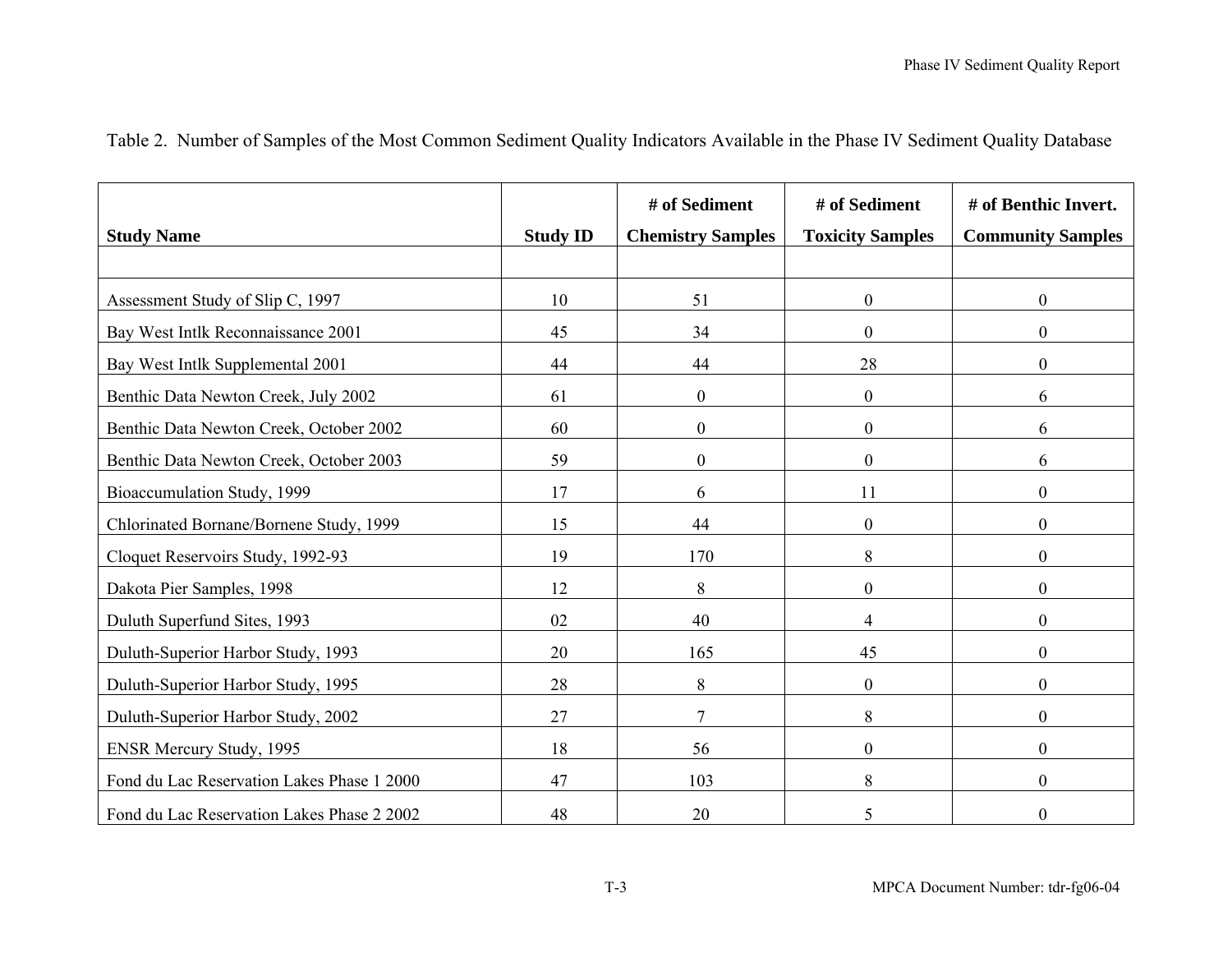#### Table 2. Continued

| <b>Study Name</b>                                 | <b>Study ID</b> | # of Sediment            | # of Sediment           | # of Benthic Invert.     |
|---------------------------------------------------|-----------------|--------------------------|-------------------------|--------------------------|
|                                                   |                 | <b>Chemistry Samples</b> | <b>Toxicity Samples</b> | <b>Community Samples</b> |
| Fraser Shipyards/Howard's Pocket, 2002            | 31              | 16                       | $\boldsymbol{0}$        | $\boldsymbol{0}$         |
| Hog Island Inlet Study, 2002                      | 29              | 23                       | 5                       | $\overline{4}$           |
| Hog Island Inlet/Newton Creek 2004                | 57              | 74                       | $\boldsymbol{0}$        | $\boldsymbol{0}$         |
| Hotspot Study, 1994                               | 05              | 219                      | 43                      | 80                       |
| IT Interlake Toxicity study, 1996                 | 34              | 15                       | 16                      | 12                       |
| IT Interlake, 1993                                | 35              | 22                       | $\boldsymbol{0}$        | $\overline{0}$           |
| IT Interlake, 1994                                | 36              |                          | $\boldsymbol{0}$        | $\boldsymbol{0}$         |
| IT Interlake, 1996                                | 37              | 54                       | $\boldsymbol{0}$        | $\boldsymbol{0}$         |
| IT Interlake, 1997                                | 38              | 6                        | $\boldsymbol{0}$        | $\boldsymbol{0}$         |
| IT Interlake, 1998                                | 39              | 26                       | $\boldsymbol{0}$        | $\boldsymbol{0}$         |
| IT Interlake, 1999                                | 40              | 656                      | $\boldsymbol{0}$        | $\boldsymbol{0}$         |
| Koppers Industries Study, 1999                    | 32              | 191                      | $\boldsymbol{0}$        | $\boldsymbol{0}$         |
| Lakehead Dock, 1995                               | 01              | $\overline{2}$           | $\overline{2}$          | $\boldsymbol{0}$         |
| LIF Study at USS Duluth Works, 2002               | 16              | 20                       | $\boldsymbol{0}$        | $\boldsymbol{0}$         |
| Minnesota Slip MPCA 2004                          | 52              | 14                       | $\boldsymbol{0}$        | $\boldsymbol{0}$         |
| Minnesota Slip Samples, 1998                      | 11              | 9                        | $\boldsymbol{0}$        | $\boldsymbol{0}$         |
| Minnesota Slip Sediment Remediation Scoping, 1999 | 09              | 100                      | 9                       | $\boldsymbol{0}$         |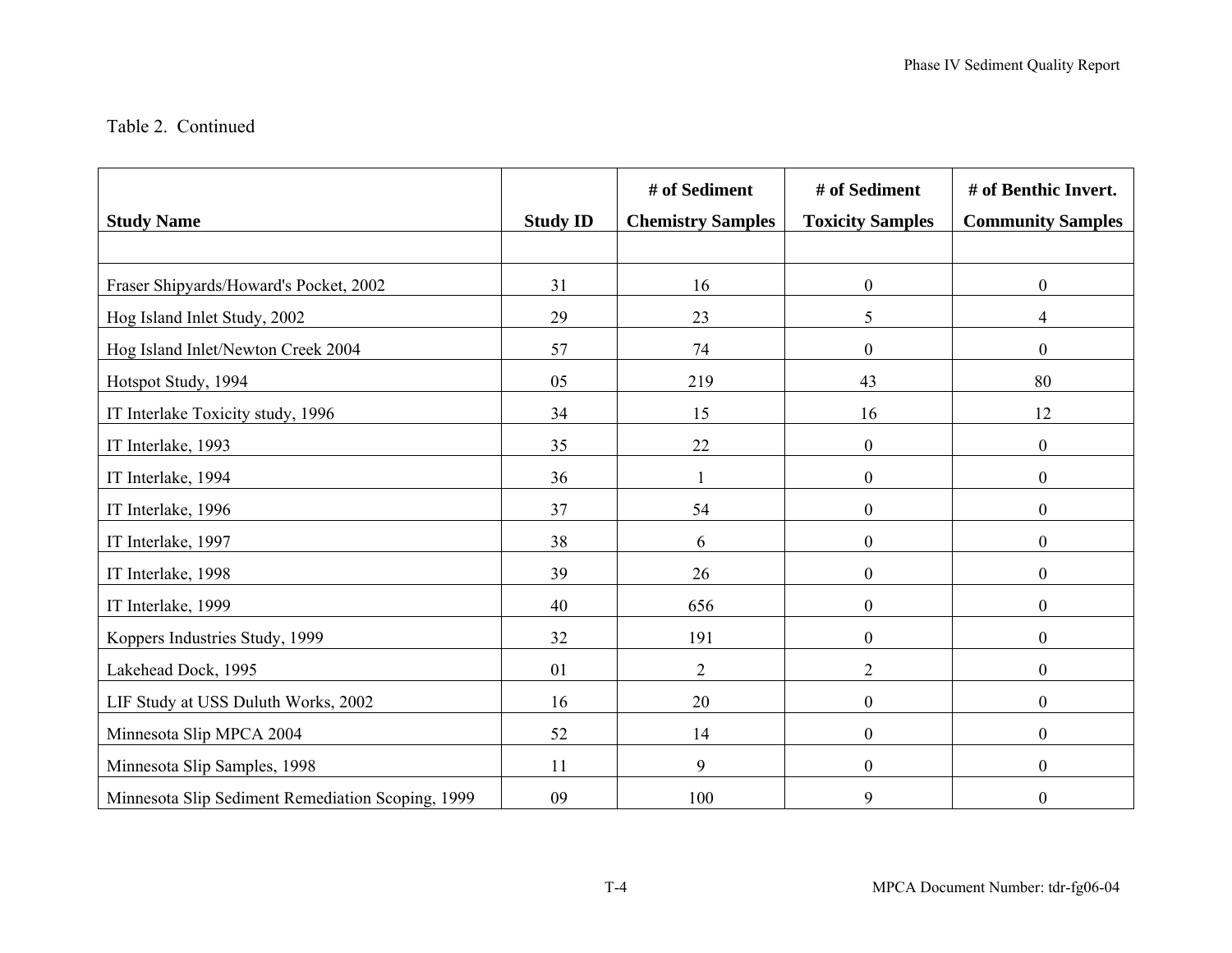#### Table 2. Continued

|                                        |                 | # of Sediment            | # of Sediment           | # of Benthic Invert.     |
|----------------------------------------|-----------------|--------------------------|-------------------------|--------------------------|
| <b>Study Name</b>                      | <b>Study ID</b> | <b>Chemistry Samples</b> | <b>Toxicity Samples</b> | <b>Community Samples</b> |
|                                        |                 |                          |                         |                          |
| Nemadji Shoal, 2001                    | 21              | 5                        | 6                       | $\boldsymbol{0}$         |
| Newton Creek Segments B and C 2000     | 62              | 14                       | 12                      | 5                        |
| Newton Creek Study, 1993-94            | 33              | 247                      | $\boldsymbol{0}$        | $\boldsymbol{0}$         |
| Newton Creek Study, 2002               | 30              | 15                       | $\boldsymbol{0}$        | $\boldsymbol{0}$         |
| PBDE Study, 2001                       | 14              |                          | $\boldsymbol{0}$        | $\boldsymbol{0}$         |
| Reference sites, 2001                  | 46              | 20                       | $\boldsymbol{0}$        | $\boldsymbol{0}$         |
| R-EMAP Study, 1995                     | 04              | 156                      | 157                     | 140                      |
| R-EMAP Study, 1996                     | 06              | 33                       | 41                      | 30                       |
| Service Intlk WPIII, 2001              | 43              | 256                      | $\mathbf{0}$            | $\boldsymbol{0}$         |
| Service Intlk WPIIIA, 2001             | 42              | 100                      | $\boldsymbol{0}$        | $\boldsymbol{0}$         |
| Service Intlk, 2000                    | 41              | 17                       | $\mathbf{0}$            | $\overline{0}$           |
| <b>SLRIDT Reference Sites SEG 2004</b> | 51              | 31                       | $\mathbf{0}$            | $\boldsymbol{0}$         |
| SLRIDT Stryker Bay-Slip 7 SEG 2003-04  | 50              | 52                       | $\boldsymbol{0}$        | $\boldsymbol{0}$         |
| St. Louis Harbor Study, 1994           | 07              | 5                        | 5                       | $\boldsymbol{0}$         |
| Toxaphene Study, 1996                  | 13              | 10                       | $\boldsymbol{0}$        | $\boldsymbol{0}$         |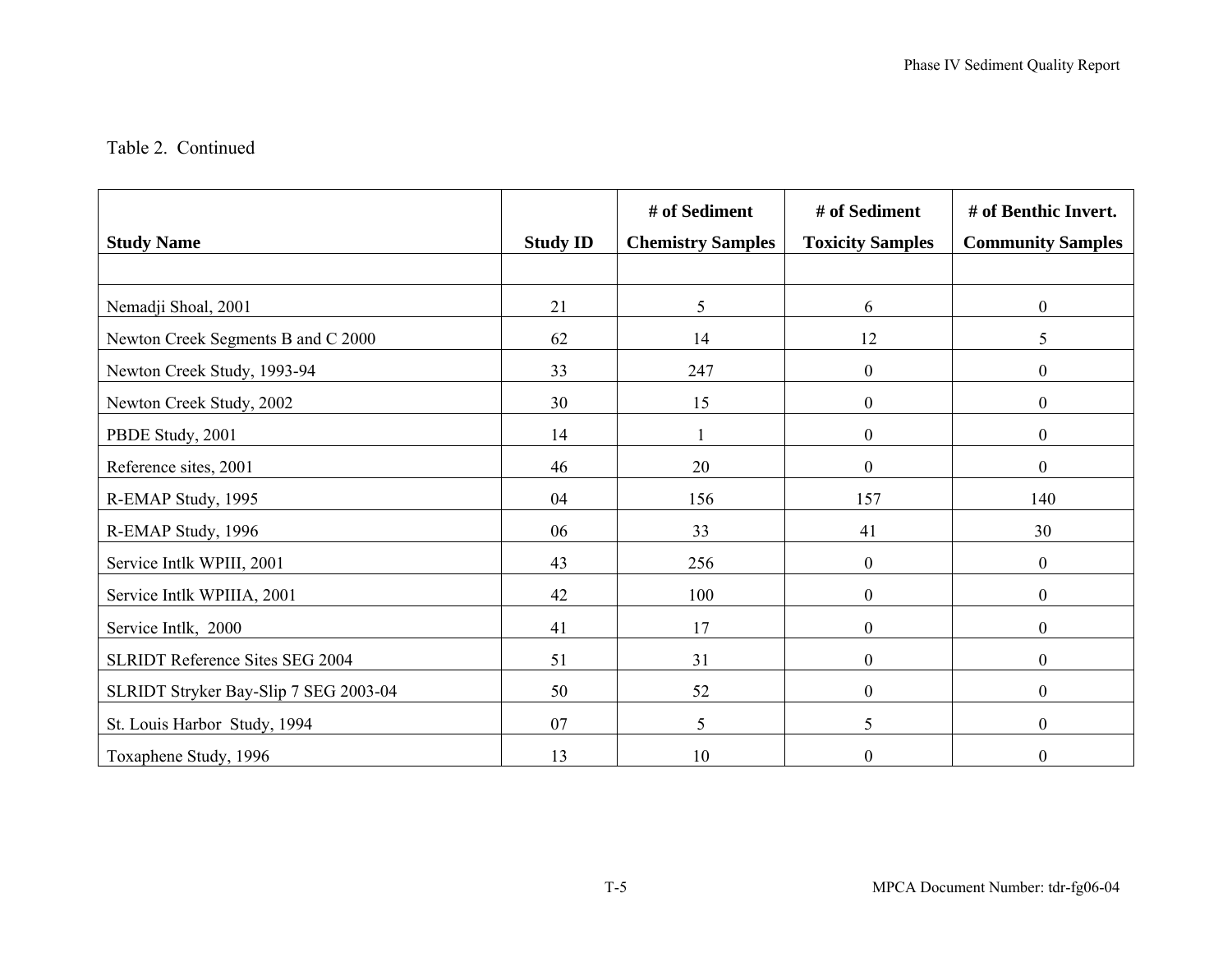#### Table 2. Continued

| <b>Study Name</b>                        | <b>Study ID</b> | # of Sediment<br><b>Chemistry Samples</b> | # of Sediment<br><b>Toxicity Samples</b> | # of Benthic Invert.<br><b>Community Samples</b> |
|------------------------------------------|-----------------|-------------------------------------------|------------------------------------------|--------------------------------------------------|
| USACE DACW35-91-D-0001 DELIVERY ORDER 40 | 26              | 8                                         |                                          | $\theta$                                         |
| USACE DACW35-93-D-0005 DELIVERY ORDER 16 | 25              | 8                                         |                                          |                                                  |
| USACE DACW35-93-D-0005 DELIVERY ORDER 29 | 24              | 56                                        |                                          |                                                  |
| USACE DACW35-93-D-0005 DELIVERY ORDER 36 | 23              | 16                                        | 0                                        |                                                  |
| USACE DACW35-95-D-0002 DELIVERY ORDER 28 | 22              | 5.                                        |                                          |                                                  |
| USS Superfund Site, MPCA 2003            | 55              | 16                                        |                                          |                                                  |
| USS Superfund Site, URS 2003             | 54              | 41                                        |                                          |                                                  |
| WI Coastal Harbor Study, 1992            | 08              |                                           |                                          |                                                  |

Abbreviations: Intlk = Interlake; Invert. = invertebrate; IT = International Technology; LIF = laser-induced fluorescence; MPCA = Minnesota Pollution Control Agency; PBDE = polybrominated diphenyl ethers; R-EMAP = Regional Environmental Monitoring and Assessment Program; SEG = segment; SLRIDT = St. Louis River Interlake/Duluth Tar; USACE = U.S. Army Corps of Engineers;  $USS = U.S. Steel$ ; and  $WI = Wisconsin.$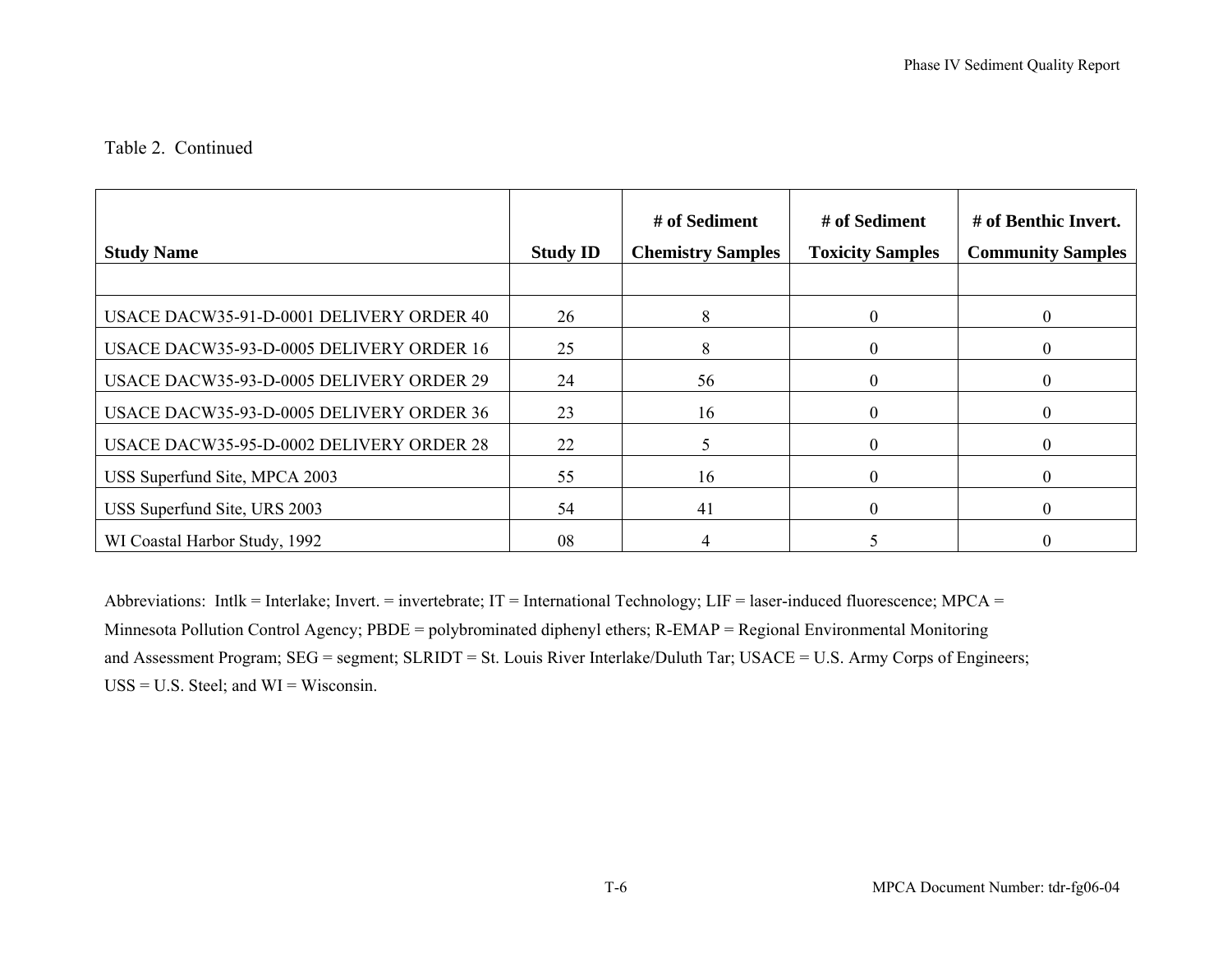|                            |                                                   | <b>Station</b> |
|----------------------------|---------------------------------------------------|----------------|
| Area                       | <b>Location Description</b>                       | Count          |
|                            |                                                   |                |
| <b>Allouez Bay</b>         | <b>Allouez Bay</b>                                | 14             |
| <b>Allouez Bay</b>         | <b>Bear Creek</b>                                 | 3              |
| Duluth Harbor              | Boat slip adjacent to Slip C                      | 3              |
| Duluth Harbor              | Dakota Pier                                       | 4              |
| Duluth Harbor              | Duluth Harbor Basin                               | 21             |
| Duluth Harbor              | Minnesota Slip                                    | 45             |
| Duluth Harbor              | Slip C                                            | 40             |
| Duluth Harbor/Superior Bay | Duluth Harbor Basin/Superior Bay                  | 1              |
| Lower St. Louis River      | Fond du Lac Creek                                 | 1              |
| Lower St. Louis River      | Fond du Lac Reservoir                             | 31             |
| Lower St. Louis River      | Forbay Reservoir                                  | 6              |
| Lower St. Louis River      | Indian Point Bay                                  | 26             |
| Lower St. Louis River      | Interlake/Duluth Tar Superfund Site (Slip 7)      | 246            |
| Lower St. Louis River      | Interlake/Duluth Tar Superfund Site (Stryker Bay) | 179            |
| Lower St. Louis River      | Kimball's Bay                                     | 15             |
| Lower St. Louis River      | Kingsbury Bay                                     | 8              |
| Lower St. Louis River      | Lower St. Louis River                             | 91             |
| Lower St. Louis River      | North Bay                                         | 14             |
| Lower St. Louis River      | Pokegama Bay                                      | 6              |
| Lower St. Louis River      | Posey Island                                      | 1              |
| Lower St. Louis River      | Spirit Lake                                       | 18             |
| Lower St. Louis River      | St. Louis River Bay                               | 1              |
| Lower St. Louis River      | <b>Stoney Brook</b>                               | 1              |
| Lower St. Louis River      | <b>Stryker Bay</b>                                | 2              |
| Lower St. Louis River      | Tallas Island Bay                                 | 13             |
| Lower St. Louis River      | Thomson Reservoir                                 | 29             |
| Lower St. Louis River      | Unknown                                           | 1              |
| Lower St. Louis River      | <b>USS</b> Superfund Site                         | 64             |

# Table 3. Number of Stations for Each Location in the Phase IV Sediment Quality Database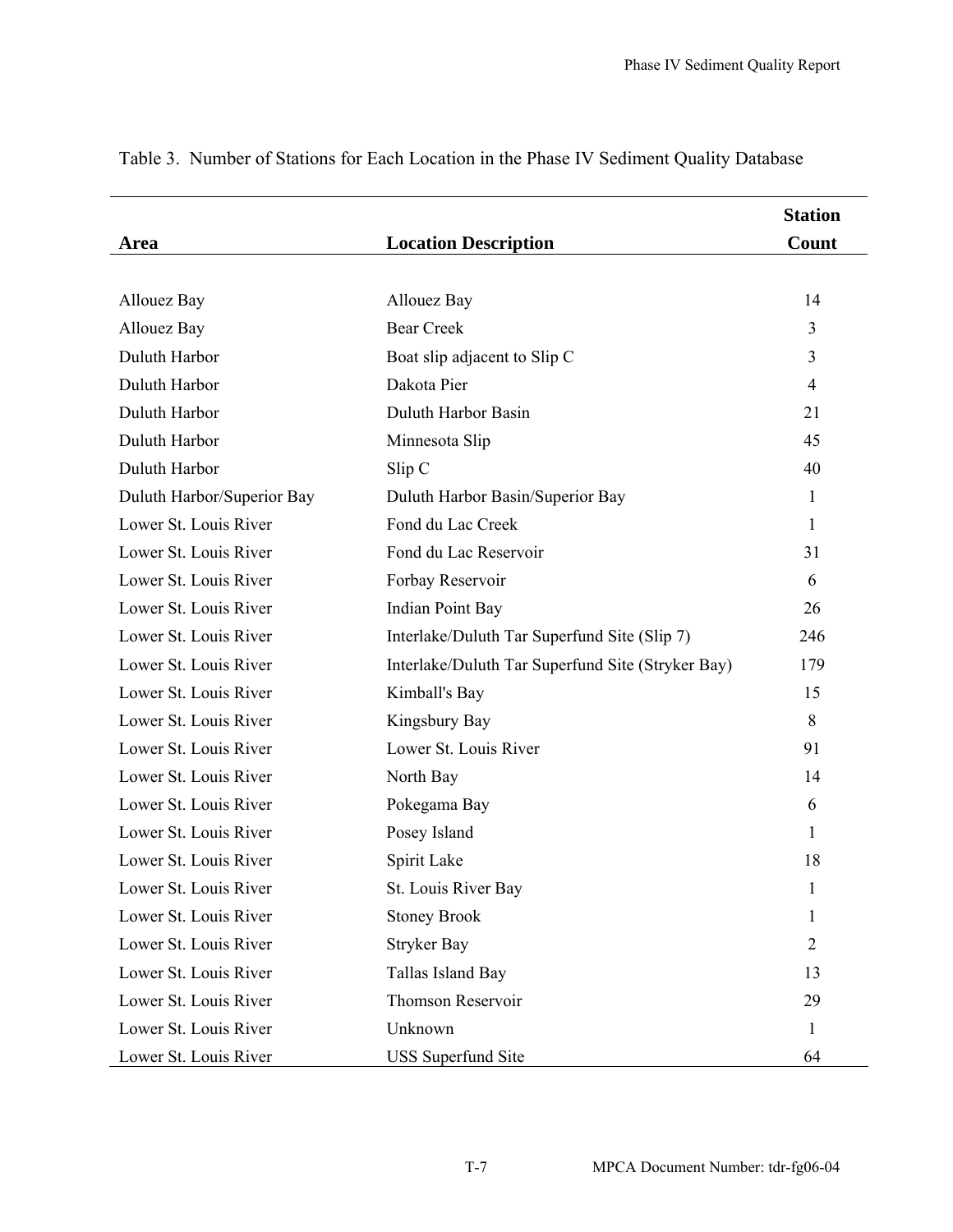# Table 3. Continued

|                                 |                                                   | <b>Station</b> |
|---------------------------------|---------------------------------------------------|----------------|
| Area                            | <b>Location Description</b>                       | Count          |
|                                 |                                                   |                |
| Lower St. Louis River watershed | <b>Big Lake</b>                                   | 10             |
| Lower St. Louis River watershed | Crystal Creek                                     | 1              |
| Lower St. Louis River watershed | Deadfish Lake                                     | 7              |
| Lower St. Louis River watershed | Joe Martin Lake                                   | 9              |
| Lower St. Louis River watershed | Joker Creek                                       | 1              |
| Lower St. Louis River watershed | Keene Creek/Slip 7                                | 1              |
| Lower St. Louis River watershed | Lake Superior                                     | 9              |
| Lower St. Louis River watershed | Lost Lake                                         | 9              |
| Lower St. Louis River watershed | Midway River                                      | $\overline{2}$ |
| Lower St. Louis River watershed | Pat Martin Lake                                   | $\overline{7}$ |
| Lower St. Louis River watershed | Perch Lake                                        | 18             |
| Lower St. Louis River watershed | Rice Portage Lake                                 | 9              |
| Lower St. Louis River watershed | Ridge Rd Creek                                    | 1              |
| Lower St. Louis River watershed | Simian Creek                                      | 1              |
| Lower St. Louis River watershed | Simian Lake                                       | 8              |
| Lower St. Louis River watershed | Sofie Lake                                        | 6              |
| Lower St. Louis River watershed | Third Lake                                        | 6              |
| Lower St. Louis River watershed | Unnamed tributary just downstream of Potlatch dam | 1              |
| Lower St. Louis River watershed | West Twin Lake                                    | 13             |
| <b>NA</b>                       | <b>NA</b>                                         | 28             |
| <b>Negative Control</b>         | Control sample - West Bearskin                    | $\overline{2}$ |
| <b>Negative Control</b>         | <b>Negative Control</b>                           | 32             |
| <b>Negative Control</b>         | West Bearskin (reference)                         | $\overline{2}$ |
| Nemadji River                   | <b>Allouez Duck Pond</b>                          | 4              |
| Nemadji River                   | Koppers Industries Inc. Site (Crawford Creek)     | 37             |
| Nemadji River                   | Koppers Industries Inc. Site (Outfall 001 Ditch)  | 7              |
| Reference                       | Reference                                         | 1              |
| St. Louis Bay                   | <b>Cross Channel</b>                              | 7              |
| St. Louis Bay                   | Duluth Harbor Basin                               | 1              |
| St. Louis Bay                   | Erie Pier                                         | 8              |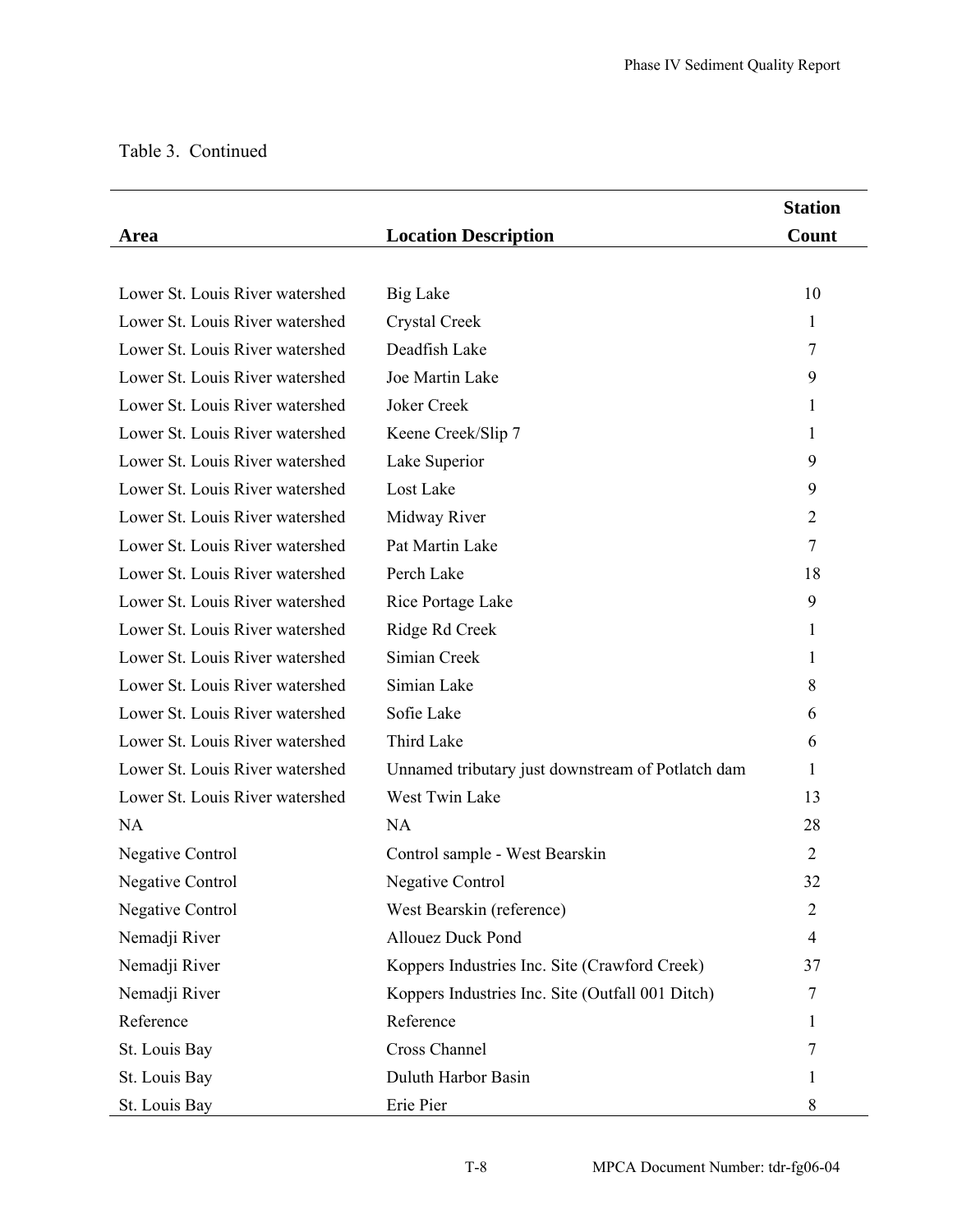|                          |                                              | <b>Station</b> |
|--------------------------|----------------------------------------------|----------------|
| Area                     | <b>Location Description</b>                  | Count          |
|                          |                                              |                |
| St. Louis Bay            | <b>Grassy Point</b>                          | 1              |
| St. Louis Bay            | Grassy Point / Hibbard Plant Embayment       | 15             |
| St. Louis Bay            | Howard's Bay                                 | 42             |
| St. Louis Bay            | South of DM & IR Taconite Storage Facility   | 9              |
| St. Louis Bay            | St. Louis Bay                                | 33             |
| St. Louis Bay            | Unknown                                      | $\overline{2}$ |
| St. Louis Bay            | WLSSD, Miller Creek & Coffee Creek Embayment | 49             |
| Superior Bay             | <b>Central Park Creek</b>                    | $\overline{4}$ |
| Superior Bay             | City of Superior WWTP                        | 12             |
| Superior Bay             | East Gate Basin                              | 6              |
| Superior Bay             | Hog Island Inlet                             | 29             |
| Superior Bay             | Hog Island Inlet/Newton Creek                | 197            |
| Superior Bay             | Superior Bay                                 | 103            |
| Superior Bay/Allouez Bay | Superior Bay/Allouez Bay                     | 1              |

# Table 3. Continued

NA = Not Available; USS = U.S. Steel; WLSSD = Western Lake Superior Sanitary District; and WWTP = wastewater treatment plant.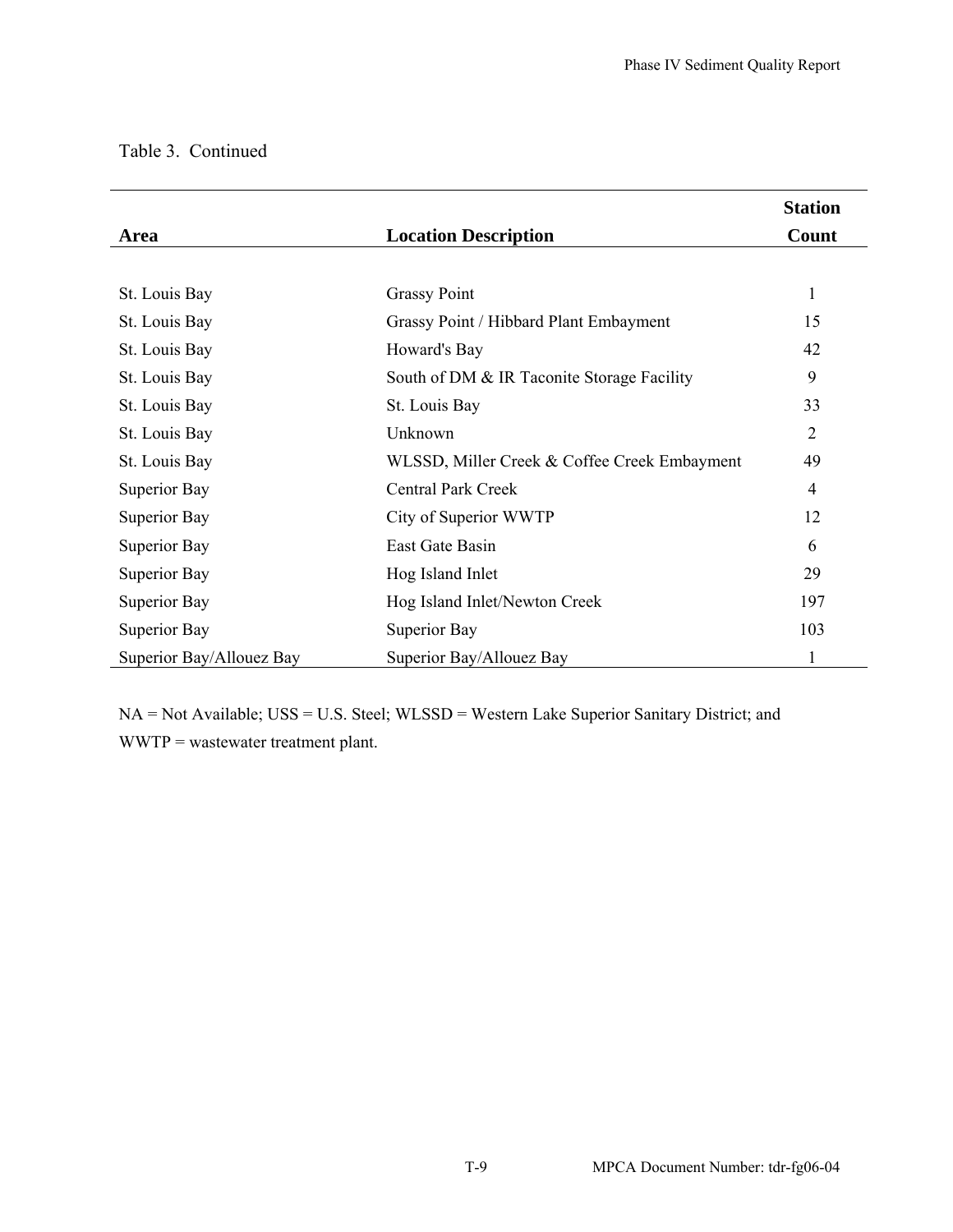|                        |     | <b>Number of Chemical Classes</b> |    |  |
|------------------------|-----|-----------------------------------|----|--|
| <b>Depth Interval</b>  |     | 2                                 | 3  |  |
|                        |     |                                   |    |  |
| $0 - 30$ cm, inclusive | 486 | 468                               | 83 |  |
| $>30$ cm, inclusive    | 495 | 177                               | 28 |  |
| Other Depths           | 144 | 178                               | 76 |  |

# Table 4. Number of Chemical Classes Used in the Calculation of Mean PEC-Qs for Sediment Samples Included in the Phase IV Sediment Quality Database

Notes:

Chemical classes include mean metals (arsenic, cadmium, chromium, copper, lead, nickel, and zinc), total PAHs<sub>13</sub>, and total PCBs.

"Inclusive" applies to the query results from the MS™ Access 2000 sediment quality database. The 0 - 30 cm inclusive depth interval includes the query results from the  $0 - 5$ ,  $0 - 15$ ,  $0 - 30$ , and  $15 - 30$  cm queries. The  $>30$  cm inclusive depth interval includes the query results from the 30 - 45 cm and >30 cm queries. Other depths applies to samples in which either the depth interval was for other ranges (e.g., 20 - 40 cm) or all or part of the depth interval was unknown.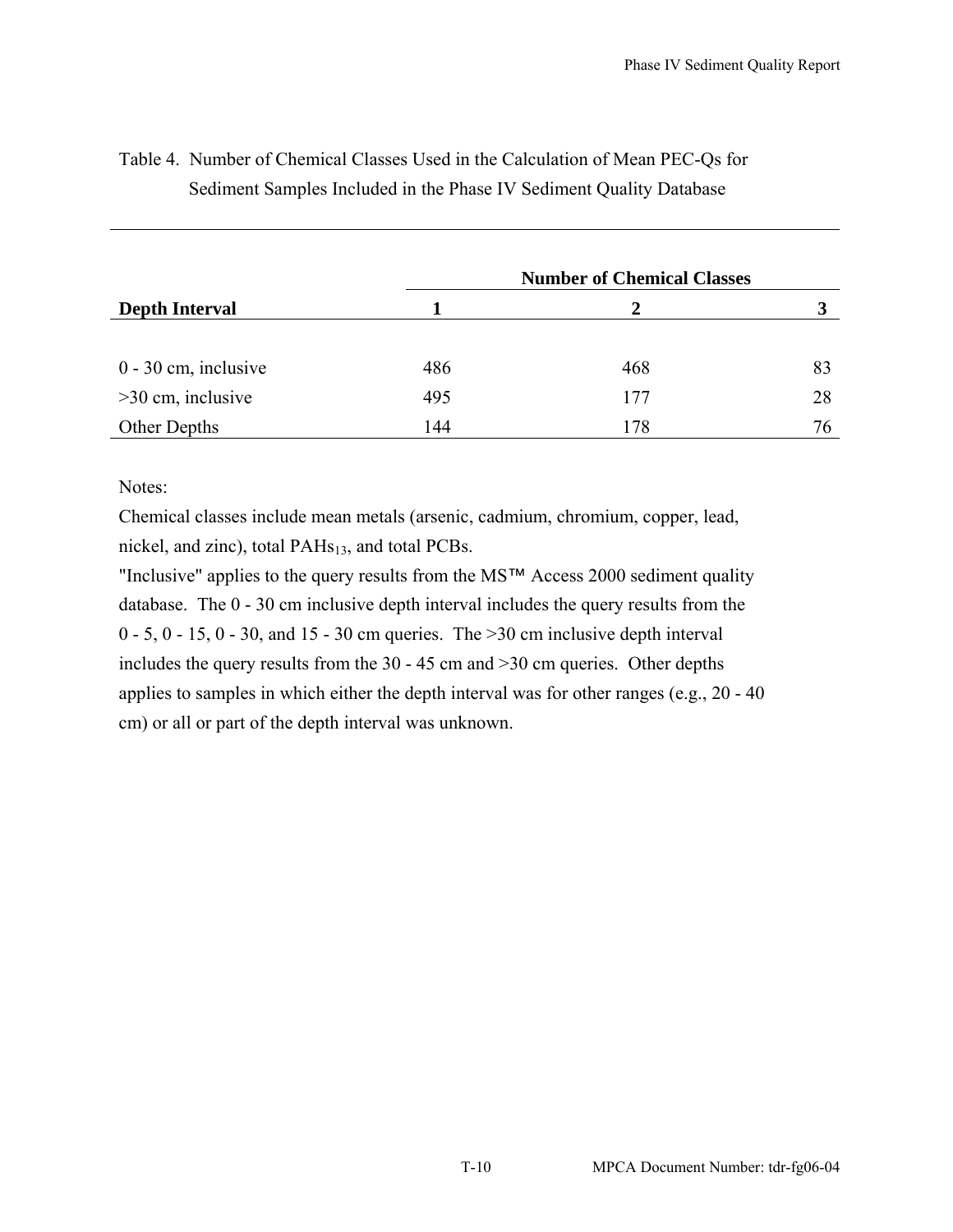| <b>Chemical</b>                           | $\mathbf N$ | <b>Mean</b> | <b>Standard</b><br><b>Deviation</b> |         | <b>10th</b><br>Minimum   Percentile* |        | <b>90th</b><br>Median* Percentile* | <b>Maximum</b> |
|-------------------------------------------|-------------|-------------|-------------------------------------|---------|--------------------------------------|--------|------------------------------------|----------------|
| Conventional Metals (mg/kg dry<br>$wt.$ ) |             |             |                                     |         |                                      |        |                                    |                |
| Arsenic                                   | 190         | 7.5         | 8.4                                 | 0.05    | 1.4                                  | 3.4    | 21.6                               | 39.7           |
| Cadmium                                   | 182         | 1.2         | 1.2                                 | 0.010   | 0.15                                 | 0.68   | 2.5                                | 7.2            |
| Chromium                                  | 310         | 36.1        | 29.6                                | 2.3     | 10.0                                 | 33     | 55.3                               | 247            |
| Copper                                    | 165         | 40.2        | 46.1                                | 3.8     | 9.2                                  | 26     | 82.1                               | 291            |
| Lead                                      | 448         | 70.5        | 114                                 | 0.05    | 9.0                                  | 36.5   | 150                                | 1500           |
| Mercury                                   | 782         | 0.26        | 0.32                                | 0.00095 | 0.026                                | 0.17   | 0.53                               | 2.9            |
| Nickel                                    | 157         | 24.3        | 20.3                                | 3.0     | 9.1                                  | 20     | 36                                 | 166            |
| Zinc                                      | 201         | 190         | 188                                 | 13.7    | 45.8                                 | 150    | 336                                | 1498           |
| <b>SEM Metals (mg/kg dry wt.)</b>         |             |             |                                     |         |                                      |        |                                    |                |
| <b>SEM Cadmium</b>                        | 297         | 0.76        | 0.65                                | 0.012   | 0.19                                 | 0.73   | 1.4                                | 8.6            |
| <b>SEM Copper</b>                         | 297         | 16.9        | 21.0                                | 0.02    | 2.7                                  | 12.5   | 29.9                               | 194            |
| <b>SEM Lead</b>                           | 296         | 37.1        | 57.1                                | 0.56    | 3.7                                  | 16.7   | 105                                | 595            |
| <b>SEM Mercury</b>                        | 27          | 0.034       | 0.12                                | 0.0012  | 0.0024                               | 0.0043 | 0.038                              | 0.63           |
| <b>SEM Nickel</b>                         | 297         | 7.6         | 7                                   | 0.11    | 2.1                                  | 7.1    | 12.8                               | 100            |
| <b>SEM Zinc</b>                           | 297         | 102         | 130                                 | 3.6     | 17.8                                 | 73.7   | 184                                | 1680           |

Table 5. Statistical Summary of Sediment Chemistry Values in Surficial Sediments (0 - 30 cm, inclusive) of the St. Louis River AOC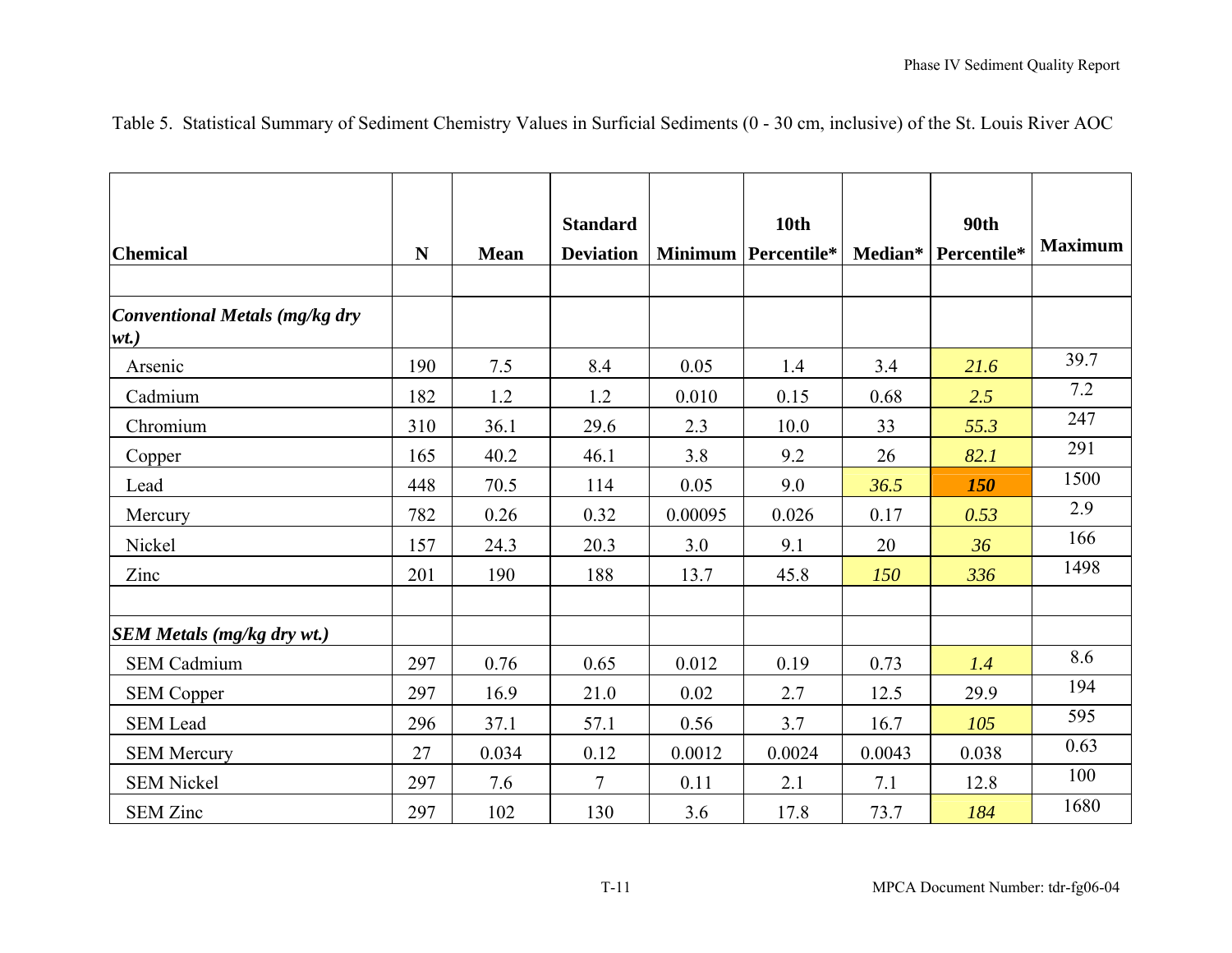#### Table 5. Continued

|                                            |             |             | <b>Standard</b>  |      | <b>10th</b>         |         | <b>90th</b> |                |
|--------------------------------------------|-------------|-------------|------------------|------|---------------------|---------|-------------|----------------|
| <b>Chemical</b>                            | $\mathbf N$ | <b>Mean</b> | <b>Deviation</b> |      | Minimum Percentile* | Median* | Percentile* | <b>Maximum</b> |
|                                            |             |             |                  |      |                     |         |             |                |
| PAHs $(\mu g/kg \, dry \, wt.)$            |             |             |                  |      |                     |         |             |                |
| 2-Methylnaphthalene                        | 361         | 15655       | 134434           | 1.1  | 20.8                | 230     | 5502        | 2063492        |
| Acenaphthene                               | 616         | 2438        | 14832            | 0.05 | 6.2                 | 59.7    | 2390        | 220000         |
| Acenaphthylene                             | 632         | 4810        | 59931            | 0.12 | 6.5                 | 46.9    | 1653        | 1100000        |
| Anthracene                                 | 668         | 8174        | 61784            | 1.4  | 14.7                | 230     | 6061        | 1100000        |
| Fluorene                                   | 662         | 6240        | 58315            | 0.5  | 9.4                 | 136     | 3932        | 1100000        |
| Naphthalene                                | 566         | 91781       | 734115           | 0.5  | 28.1                | 240     | 16593       | 10793650       |
| Phenanthrene                               | 674         | 18691       | 150123           | 3.7  | 42.2                | 619     | 11779       | 3000000        |
| Benzo(a)anthracene                         | 671         | 7721        | 44253            | 3.5  | 35.0                | 616     | 8380        | 780000         |
| Benzo(a)pyrene                             | 677         | 5657        | 34063            | 3.5  | 36.2                | 500     | 6864        | 630000         |
| Chrysene                                   | 675         | 6981        | 39236            | 5    | 49.0                | 649     | 7800        | 720000         |
| $Dibenzo(a,h)$ anthracene                  | 628         | 627         | 2437             | 0.2  | 13.0                | 75      | 1159        | 30645          |
| Fluoranthene                               | 677         | 16295       | 101268           | 6.2  | 78.6                | 1100    | 16244       | 1800000        |
| Pyrene                                     | 677         | 12048       | 71115            | 5.6  | 70.2                | 1000    | 12510       | 1300000        |
|                                            |             |             |                  |      |                     |         |             |                |
| Total PAH <sub>S13</sub> (exclude high ND) | 677         | 173760      | 1198126          | 35.0 | 448                 | 5930    | 102908      | 18891000       |
| HMW PAHs (exclude high ND)                 | 677         | 49196       | 289402           | 28.3 | 285                 | 4249    | 48937       | 5230000        |
| LMW PAHs (exclude high ND)                 | 674         | 125118      | 973643           | 6.7  | 124                 | 1431    | 51805       | 13661000       |
|                                            |             |             |                  |      |                     |         |             |                |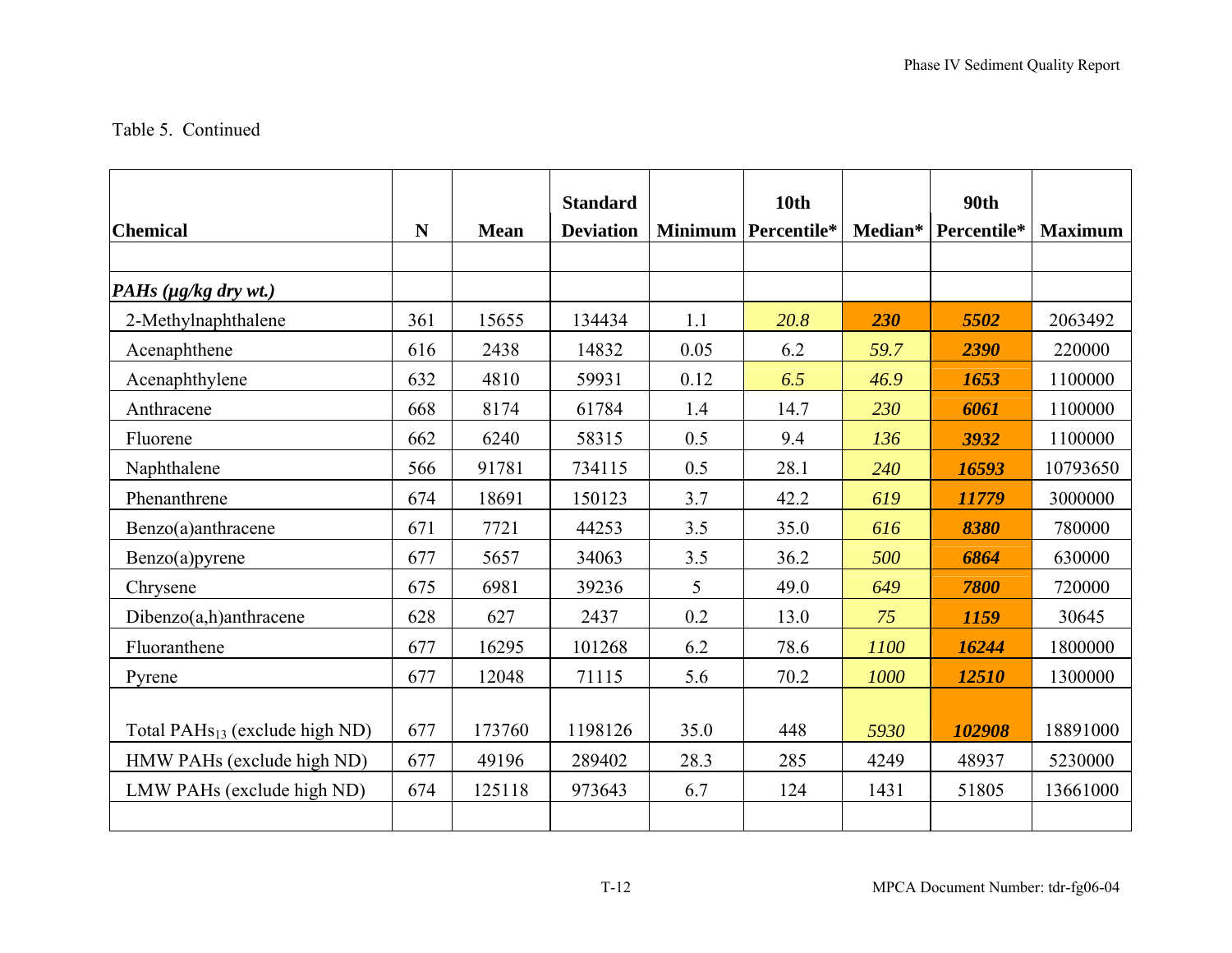### Table 5. Continued

|                                                 |                |             | <b>Standard</b>  |       | <b>10th</b>         |            | 90th                |                |
|-------------------------------------------------|----------------|-------------|------------------|-------|---------------------|------------|---------------------|----------------|
| <b>Chemical</b>                                 | $\mathbf N$    | <b>Mean</b> | <b>Deviation</b> |       | Minimum Percentile* |            | Median* Percentile* | <b>Maximum</b> |
|                                                 |                |             |                  |       |                     |            |                     |                |
| $PCBs$ (µg/kg dry wt.)                          |                |             |                  |       |                     |            |                     |                |
| Total PCBs - reported (can be<br>recalculated)  | 110            | 215         | 203              | 4.2   | 23.7                | <i>140</i> | 513                 | 1140           |
| Total PCBs - reported only                      | 49             | 56.7        | 58.0             | 0.72  | 4.2                 | 50         | 108                 | 286            |
| <b>Total Aroclor PCBs (exclude</b><br>high ND)  | 10             | 198         | 79.5             | 56.3  | 82.4                | 205        | 293                 | 312            |
| <b>Total Congener PCBs (exclude</b><br>high ND) | 116            | 214         | 199              | 4.6   | 38.9                | 139        | 491                 | 1140           |
|                                                 |                |             |                  |       |                     |            |                     |                |
| Pesticides ( $\mu$ g/kg dry wt.)                |                |             |                  |       |                     |            |                     |                |
| Total Chlordane (exclude high<br>ND)            | 20             | 1.0         | 2.4              | 0.023 | 0.065               | 0.23       | 4.3                 | 8.1            |
| Total Chlordane - reported only                 | $\overline{3}$ | 3.2         | 1.7              | 1.8   | 1.8                 | 2.7        | $\overline{5}$      | 5              |
| Dieldrin                                        | 5              | 2.4         | 1.8              | 0.14  | 0.14                | 2.7        | 4.1                 | 4.1            |
| Sum DDD (exclude high ND)                       | 5              | 1.0         | 1.1              | 0.13  | 0.13                | 0.34       | 2.7                 | 2.7            |
| Sum DDE (exclude high ND)                       | 5              | 1.2         | 1.0              | 0.34  | 0.34                | 0.69       | 2.7                 | 2.7            |
| Sum DDT (exclude high ND)                       | 5              | 0.71        | 1.1              | 0.005 | 0.005               | 0.2        | 2.7                 | 2.7            |
| Total DDT (exclude high ND)                     | $\overline{7}$ | 5.5         | 5.2              | 0.54  | 0.61                | 3.6        | 12.2                | 12.2           |
| Endrin                                          | 5              | 2.2         | 1.9              | 0.1   | 0.1                 | 2.7        | 4.1                 | 4.1            |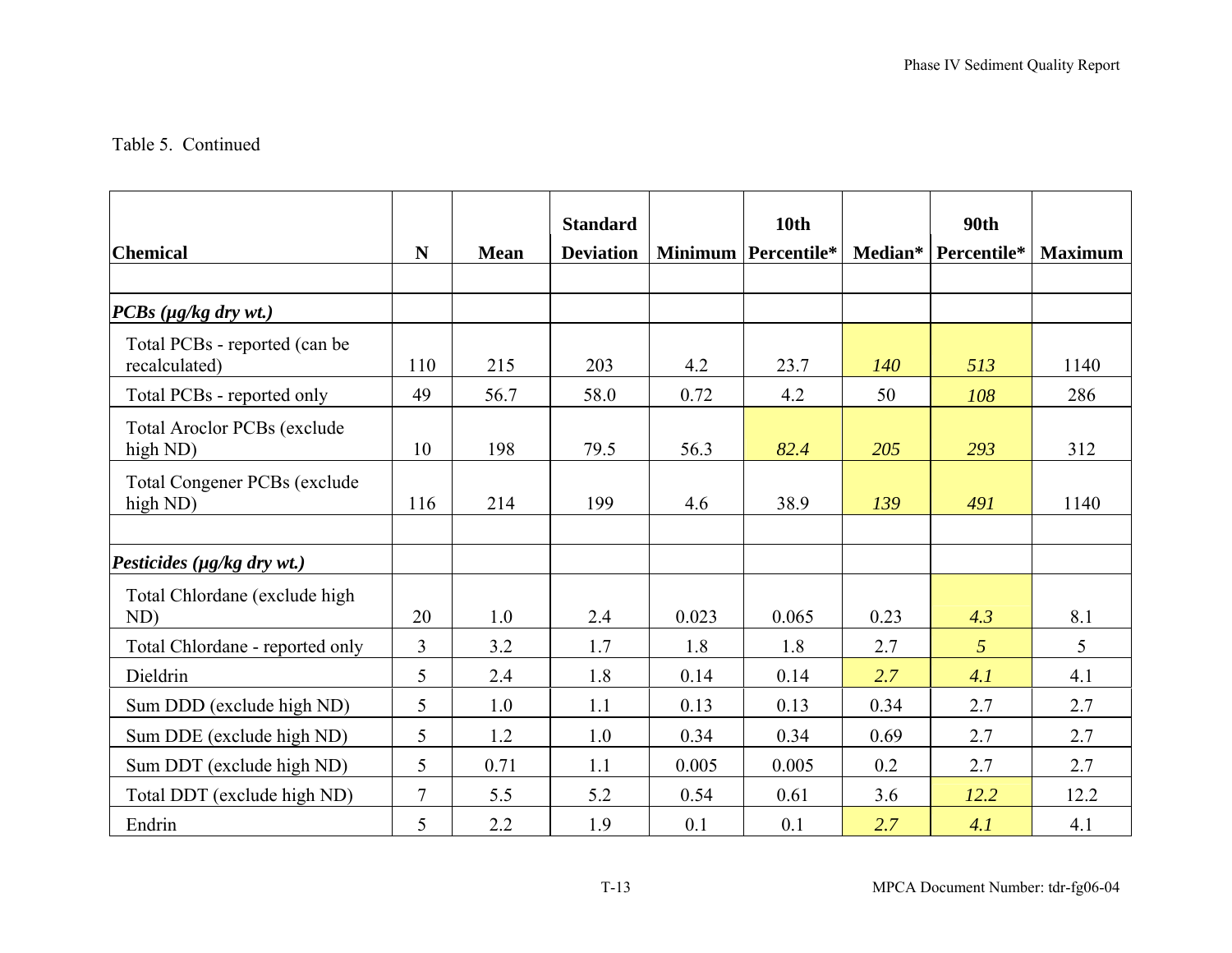# Table 5. Continued

| <b>Chemical</b>      | N              | <b>Mean</b> | <b>Standard</b><br><b>Deviation</b> |         | 10th<br><b>Minimum Percentile*</b> | Median* | <b>90th</b><br>Percentile* | <b>Maximum</b> |
|----------------------|----------------|-------------|-------------------------------------|---------|------------------------------------|---------|----------------------------|----------------|
| Heptachlor epoxide   | $\overline{3}$ | 3.6         | 0.78                                | 2.7     | 2.7                                | 4.1     | 4.1                        | 4.1            |
| Lindane              | $\overline{4}$ | 0.42        | 0.45                                | 0.01    | 0.01                               | 0.38    | 0.9                        | 0.9            |
| Toxaphene            | 14             | 29.0        | 20.8                                | 4.9     | 9.0                                | 24.5    | 63.6                       | 69             |
| <b>Mean PEC-Q</b>    | 905            | 5.2         | 44.6                                | 0.00039 | 0.051                              | 0.25    | 2.3                        | 821            |
| $\vert TOC \, (\% )$ | 617            | 4.5         | 5.3                                 | 0.0016  | 0.49                               | 3.3     | 8.4                        | 50.1           |

BHC = hexachlorocyclohexane; DDD = metabolite of DDT; DDE = metabolite of DDT; DDT = dichloro-diphenyl-trichloroethane; N = number of samples; ND = nondetect; PAHs = polycyclic aromatic hydrocarbons; PAH<sub>13</sub> = sum of 13 low molecular weight (LMW) and high molecular weight (HMW) PAHs; PCBs = polychlorinated biphenyls; PEC-Q = probable effect concentration quotient; SEM = simultaneously extractable metals; SQT = sediment quality target;  $TOC = total organic carbon; and wt. = weight.$ 

\* Values in italics and yellow shading exceed the corresponding Level I SQT; values in bold italics and orange shading exceed the corresponding Level II SQT.

Note: The following depth intervals were queried in the MS™ Access 2000 sediment quality database to generate this table: 0 - 5, 0 - 15, 0 - 30, and 15 - 30 cm intervals.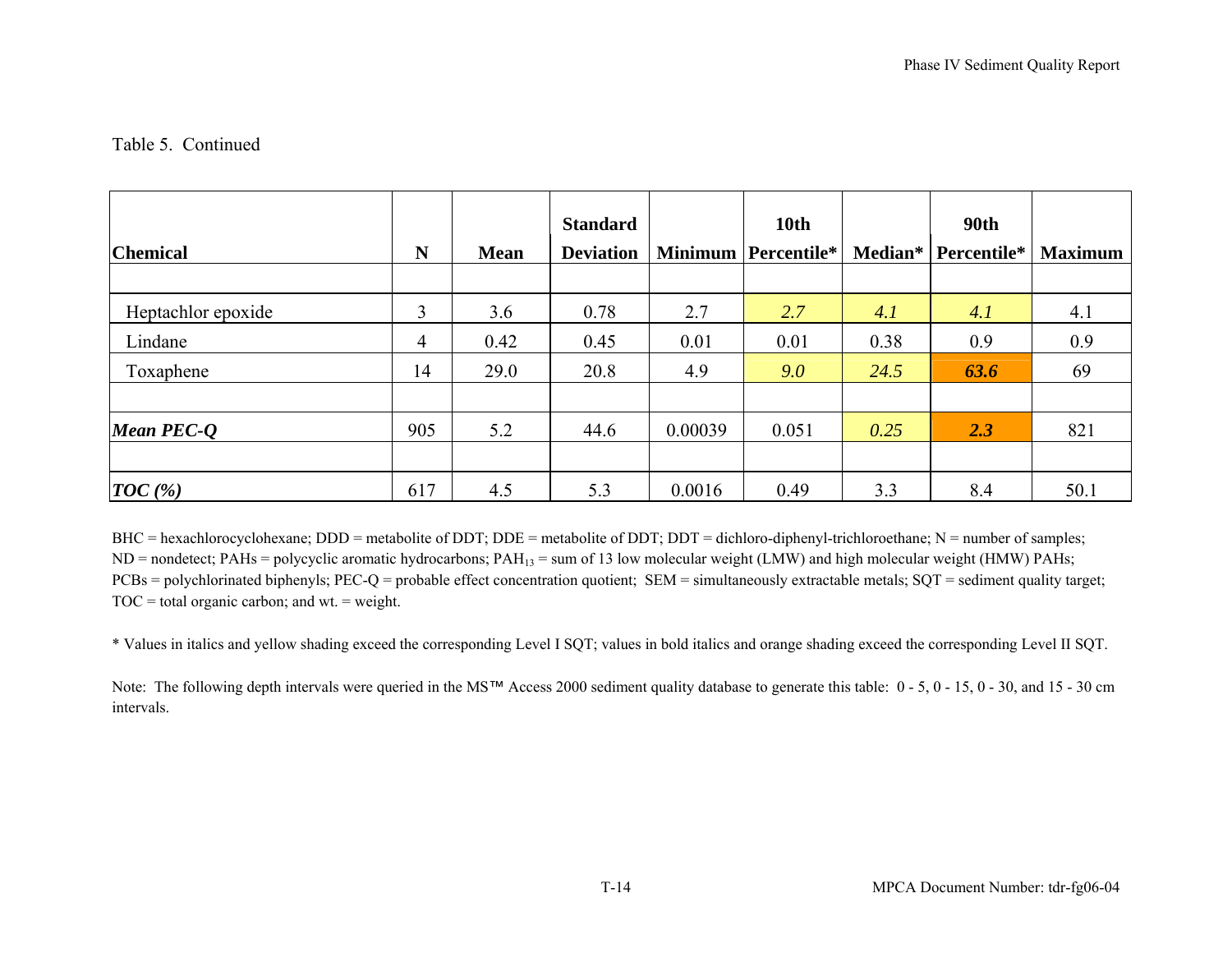|  |  |  | Table 6. Statistical Summary of Sediment Chemistry Values in Subsurface Sediments (>30 cm, inclusive) of the St. Louis River AOC |  |  |
|--|--|--|----------------------------------------------------------------------------------------------------------------------------------|--|--|
|--|--|--|----------------------------------------------------------------------------------------------------------------------------------|--|--|

| <b>Chemical</b>                                  | N   | Mean | <b>Standard</b><br><b>Deviation</b> | <b>Minimum</b> | <b>10th</b><br>Percentile* | Median* | <b>90th</b><br>Percentile* | <b>Maximum</b> |
|--------------------------------------------------|-----|------|-------------------------------------|----------------|----------------------------|---------|----------------------------|----------------|
| <b>Conventional Metals (mg/kg dry</b><br>$wt.$ ) |     |      |                                     |                |                            |         |                            |                |
| Arsenic                                          | 121 | 9.8  | 12.8                                | 0.05           | 1.1                        | 3.8     | 25.5                       | 66.4           |
| Cadmium                                          | 101 | 0.97 | 0.89                                | 0.013          | 0.13                       | 0.6     | 2.3                        | 4.7            |
| Chromium                                         | 111 | 29.3 | 17.9                                | 2.1            | 9.5                        | 25      | 53.4                       | 86.7           |
| Copper                                           | 85  | 43.1 | 79.5                                | 3.3            | 6.8                        | 18.4    | 88.1                       | 660            |
| Lead                                             | 236 | 123  | 162                                 | 0.15           | 3.1                        | 61.1    | 329                        | 1350           |
| Mercury                                          | 503 | 0.29 | 0.43                                | 0.0005         | 0.0188                     | 0.15    | 0.71                       | 3.9            |
| Nickel                                           | 74  | 22.7 | 15.7                                | 6              | 10                         | 18.9    | 35.1                       | 97             |
| Zinc                                             | 155 | 237  | 240                                 | 7.8            | 28                         | 167     | 520                        | 1700           |
|                                                  |     |      |                                     |                |                            |         |                            |                |
| <b>SEM Metals (mg/kg dry wt.)</b>                |     |      |                                     |                |                            |         |                            |                |
| <b>SEM Cadmium</b>                               | 34  | 0.49 | 0.40                                | 0.073          | 0.079                      | 0.35    | 1.1                        | 1.4            |
| <b>SEM Copper</b>                                | 36  | 15.4 | 11.6                                | 1.6            | 2.8                        | 12.7    | 35.4                       | 40.0           |
| <b>SEM Lead</b>                                  | 35  | 47.4 | 59.2                                | 0.58           | 1.5                        | 19.1    | 129                        | 234            |
| <b>SEM Nickel</b>                                | 36  | 6.8  | 2.9                                 | 1.6            | 3.2                        | 7.0     | 11.1                       | 13.0           |
| <b>SEM Zinc</b>                                  | 36  | 84.4 | 83.7                                | 4.4            | 8.5                        | 44.8    | 212                        | 314            |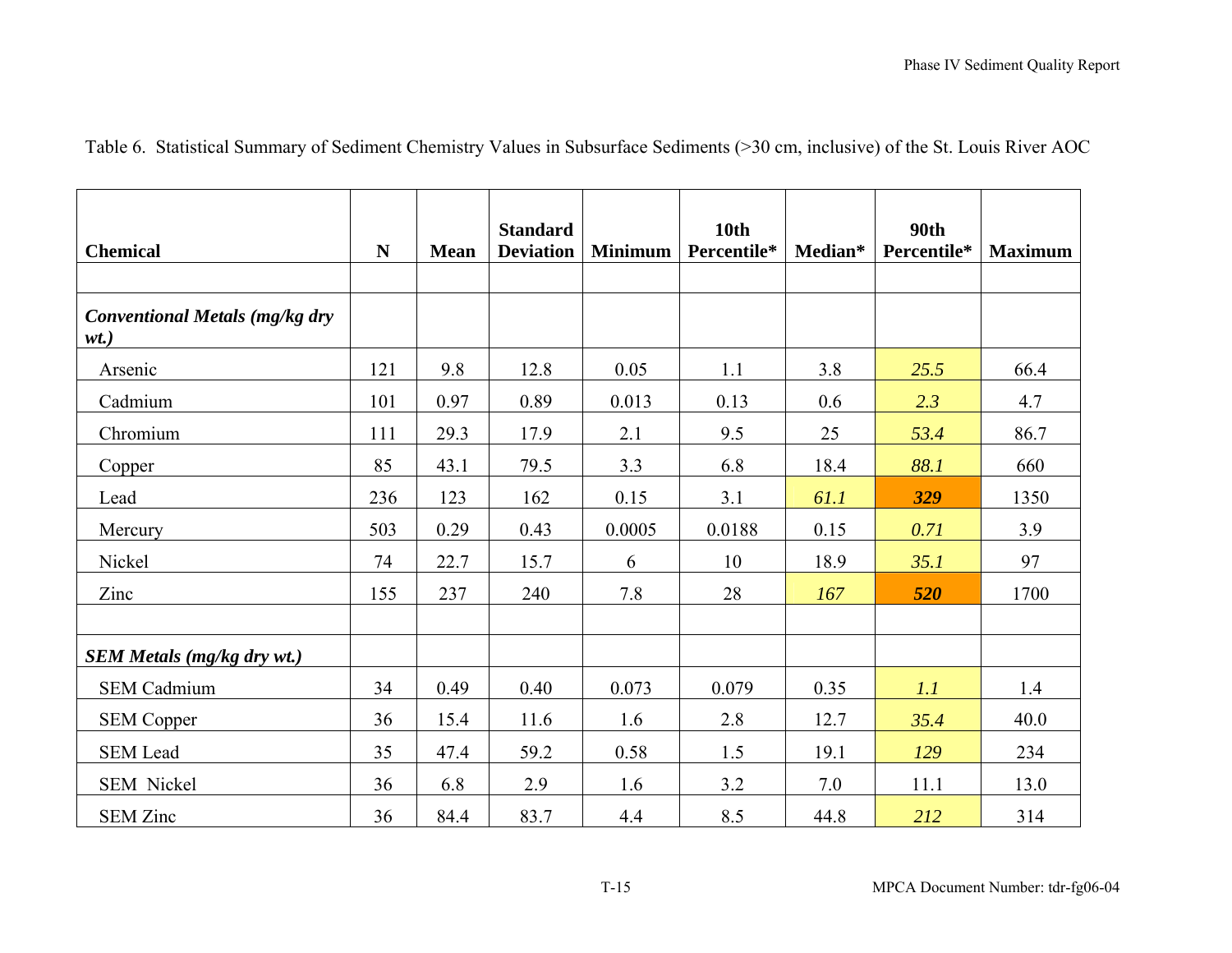#### Table 6. Continued

| <b>Chemical</b>                               | $\mathbf N$ | <b>Mean</b> | <b>Standard</b><br><b>Deviation</b> | <b>Minimum</b> | 10 <sub>th</sub><br>Percentile* | Median* | <b>90th</b><br>Percentile* | <b>Maximum</b> |
|-----------------------------------------------|-------------|-------------|-------------------------------------|----------------|---------------------------------|---------|----------------------------|----------------|
| PAHs (µg/kg dry wt.)                          |             |             |                                     |                |                                 |         |                            |                |
| 2-Methylnaphthalene                           | 342         | 15621       | 127213                              | 0.13           | 16.5                            | 320     | 8214                       | 2230769        |
| Acenaphthene                                  | 380         | 11366       | 76051                               | 0.19           | 11.3                            | 240     | 9800                       | 1269231        |
| Acenaphthylene                                | 388         | 2276        | 10696                               | 0.045          | 8.5                             | 117     | 2598                       | 132000         |
| Anthracene                                    | 399         | 11775       | 56899                               | 0.19           | 16                              | 497     | 21416                      | 923077         |
| Fluorene                                      | 397         | 10131       | 59689                               | 0.19           | 11.2                            | 330     | 12993                      | 1038462        |
| Naphthalene                                   | 390         | 130433      | 821923                              | 0.31           | 15                              | 661     | 96000                      | 12307692       |
| Phenanthrene                                  | 402         | 33092       | 160663                              | 0.4            | 28.3                            | 1170    | 55300                      | 2576923        |
| Benzo(a)anthracene                            | 400         | 10863       | 32599                               | 0.19           | 21.5                            | 800     | 26933                      | 342308         |
| $Benzo(a)$ pyrene                             | 404         | 7043        | 22185                               | 0.11           | 30.8                            | 540     | 15060                      | 253846         |
| Chrysene                                      | 402         | 9795        | 29954                               | 0.19           | 23.4                            | 775     | 23000                      | 311538         |
| $Dibenzo(a,h)$ anthracene                     | 390         | 1150        | 3208                                | 0.07           | 8.5                             | 71      | 2311                       | 31250          |
| Fluoranthene                                  | 404         | 26160       | 93033                               | 0.4            | 40.2                            | 1485    | 62004                      | 1192308        |
| Pyrene                                        | 404         | 20111       | 63713                               | 0.4            | 40.0                            | 1235    | 45268                      | 692308         |
| Total PAH <sub>S13</sub> (exclude high<br>ND) | 404         | 281453      | 1405778                             | 4.9            | 313                             | 11475   | 564633                     | 23204615       |
| HMW PAHs (exclude high ND)                    | 404         | 74927       | 239856                              | 2.4            | 214                             | 5155    | 176426                     | 2804615        |
| LMW PAHs (exclude high ND)                    | 402         | 207555      | 1219157                             | 2.4            | 129                             | 4426    | 226871                     | 20400000       |
|                                               |             |             |                                     |                |                                 |         |                            |                |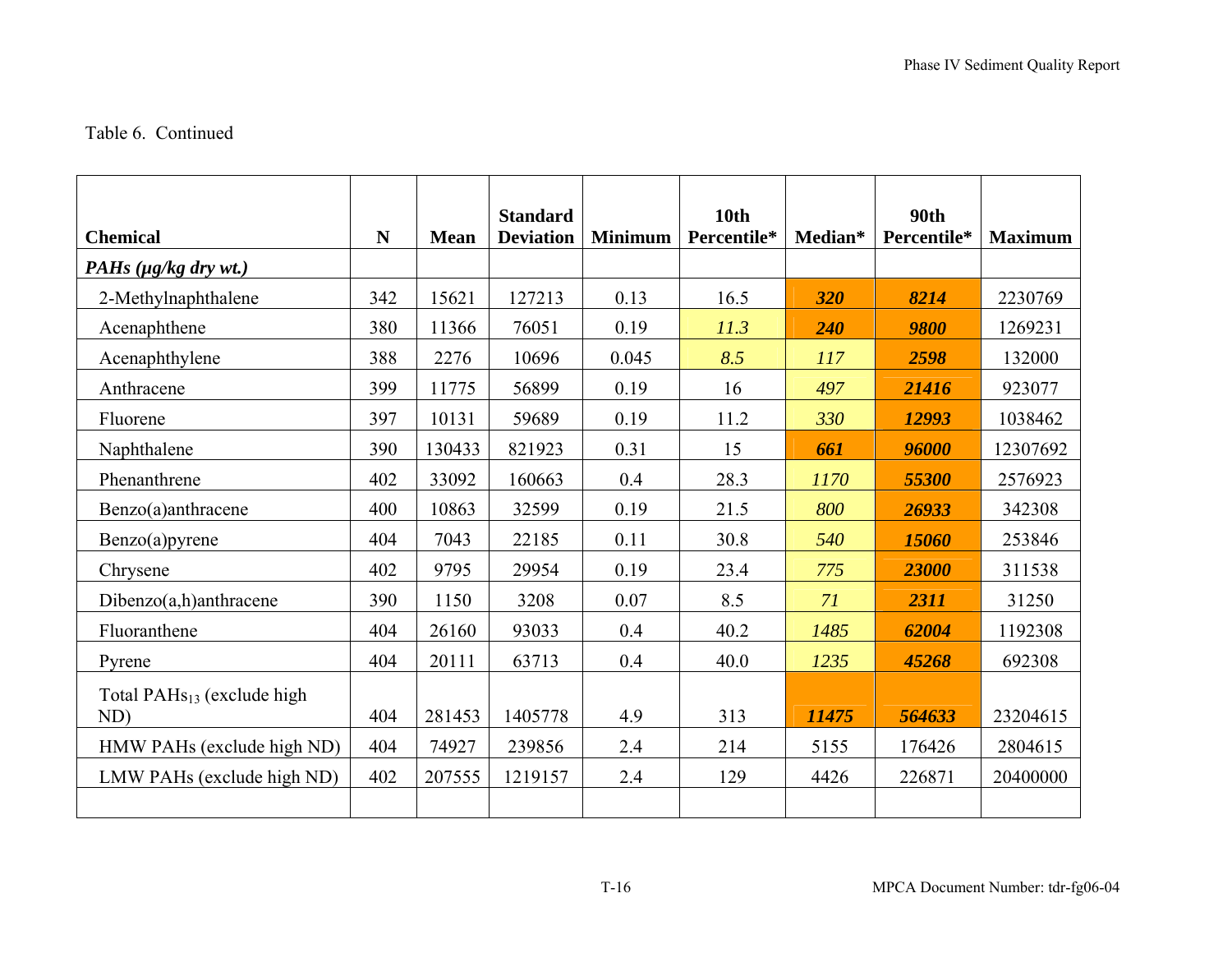#### Table 6. Continued

| <b>Chemical</b>                                 | $\mathbf N$    | <b>Mean</b> | <b>Standard</b><br><b>Deviation</b> | <b>Minimum</b> | 10 <sub>th</sub><br>Percentile* | Median* | 90 <sub>th</sub><br>Percentile* | <b>Maximum</b> |
|-------------------------------------------------|----------------|-------------|-------------------------------------|----------------|---------------------------------|---------|---------------------------------|----------------|
| $PCBs$ ( $\mu g/kg$ dry wt.)                    |                |             |                                     |                |                                 |         |                                 |                |
| Total PCBs - reported (can be<br>recalculated)  | 69             | 170         | 255                                 | 14.2           | 22.0                            | 63.2    | 479                             | 1273           |
| Total PCBs - reported only                      | 141            | 37.6        | 76.8                                | 0.0033         | 3.3                             | 13      | 89.4                            | 612            |
| <b>Total Aroclor PCBs (exclude</b><br>high ND)  | 13             | 117         | 85                                  | 28.5           | 39.5                            | 66      | 256                             | 299            |
| <b>Total Congener PCBs (exclude</b><br>high ND) | 73             | 162         | 249                                 | 14.1           | 22.8                            | 63.2    | 462                             | 1273           |
|                                                 |                |             |                                     |                |                                 |         |                                 |                |
| Pesticides ( $\mu$ g/kg dry wt.)                |                |             |                                     |                |                                 |         |                                 |                |
| Total Chlordane (exclude high<br>ND)            | $\overline{2}$ | 0.053       | 0.033                               | 0.03           | 0.03                            | 0.053   | 0.076                           | 0.076          |
| Total Chlordane - reported only                 | 6              | 3.2         | 1.6                                 | 2.5            | 2.5                             | 2.5     | 6.1                             | 6.5            |
| Dieldrin                                        | 6              | 3.2         | 1.6                                 | 2.5            | 2.5                             | 2.5     | 6.1                             | 6.5            |
| Sum DDD (exclude high ND)                       | 6              | 3.2         | 1.6                                 | 2.5            | 2.5                             | 2.5     | 6.1                             | 6.5            |
| Sum DDE (exclude high ND)                       | 6              | 3.2         | 1.6                                 | 2.5            | 2.5                             | 2.5     | 6.1                             | 6.5            |
| Sum DDT (exclude high ND)                       | 6              | 3.2         | 1.6                                 | 2.5            | 2.5                             | 2.5     | 6.1                             | 6.5            |
| Total DDT (exclude high ND)                     | 6              | 9.5         | 4.9                                 | 7.5            | 7.5                             | 7.5     | 18.3                            | 19.5           |
| Endrin                                          | 6              | 3.2         | 1.6                                 | 2.5            | 2.5                             | 2.5     | 6.1                             | 6.5            |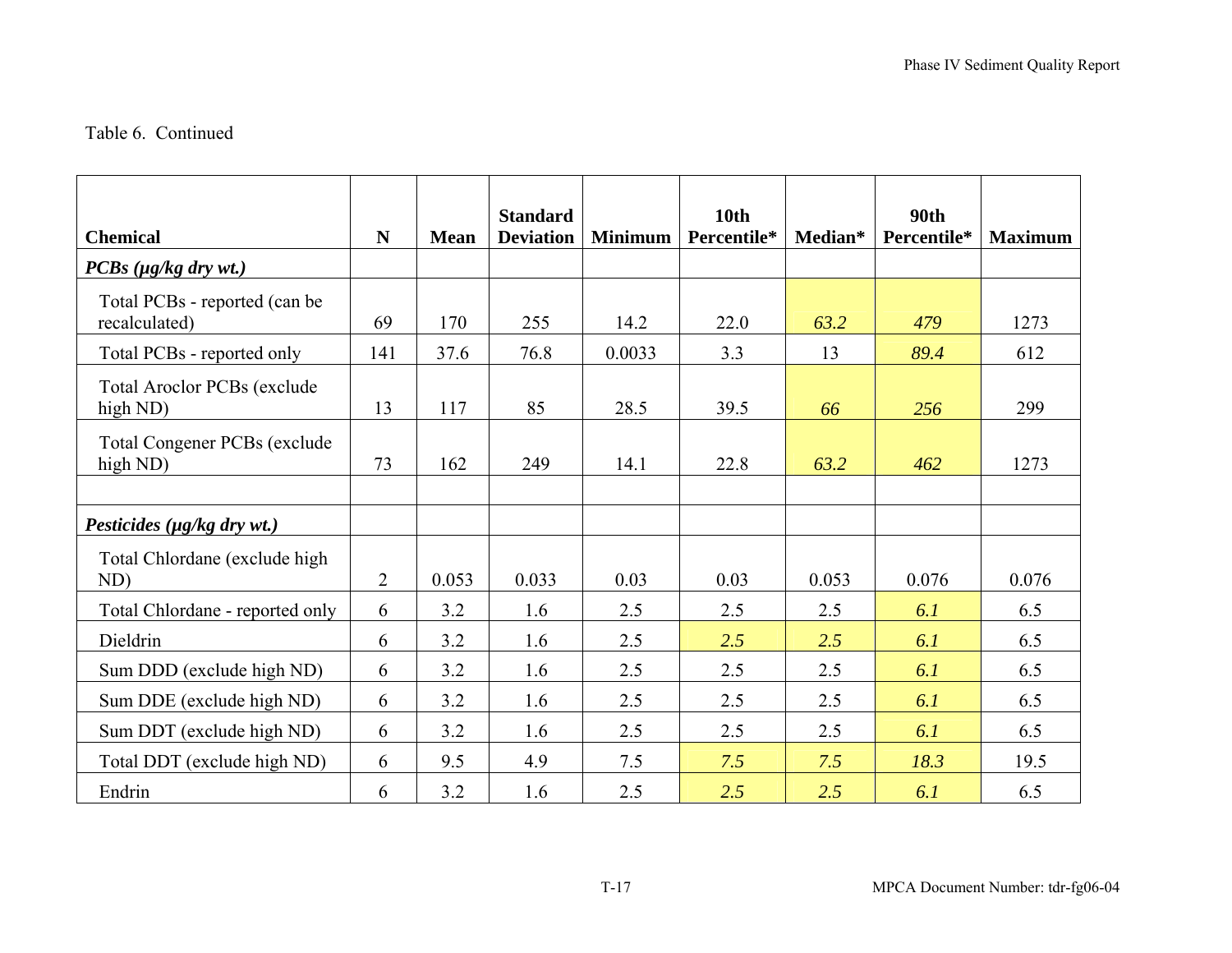### Table 6. Continued

| <b>Chemical</b>     | N   | <b>Mean</b> | <b>Standard</b><br><b>Deviation</b> | <b>Minimum</b> | 10 <sub>th</sub><br>Percentile* | Median* | <b>90th</b><br>Percentile* | <b>Maximum</b> |
|---------------------|-----|-------------|-------------------------------------|----------------|---------------------------------|---------|----------------------------|----------------|
| Heptachlor epoxide  | 6   | 3.2         | 1.6                                 | 2.5            | 2.5                             | 2.5     | 6.1                        | 6.5            |
| Lindane             | 5   | 2.5         | $\mathbf{0}$                        | 2.5            | 2.5                             | 2.5     | 2.5                        | 2.5            |
| Toxaphene (no data) |     |             |                                     |                |                                 |         |                            |                |
|                     |     |             |                                     |                |                                 |         |                            |                |
| Mean PEC-Q          | 644 | 6.8         | 47.5                                | 0.0012         | 0.02                            | 0.23    | 6.5                        | 1010           |
|                     |     |             |                                     |                |                                 |         |                            |                |
| TOC(%)              | 349 | 4.9         | 5.5                                 | 0.0029         | 0.28                            | 3.4     | 11.7                       | 37.6           |

BHC = hexachlorocyclohexane; DDD = metabolite of DDT; DDE = metabolite of DDT; DDT = dichloro-diphenyl-trichloroethane; N = number of samples;  $ND$  = nondetect; PAHs = polycyclic aromatic hydrocarbons; PAH<sub>13</sub> = sum of 13 low molecular weight (LMW) and high molecular weight (HMW) PAHs; PCBs = polychlorinated biphenyls; PEC-Q = probable effect concentration quotient; SEM = simultaneously extractable metals; SQT = sediment quality target;  $TOC = total organic carbon; and wt. = weight.$ 

\* Values in italics and yellow shading exceed the corresponding Level I SQT; values in bold italics and orange shading exceed the corresponding Level II SQT.

Note: The following depth intervals were queried in the MS™ Access 2000 sediment quality database to generate this table: 30 - 45 cm and >30 cm intervals.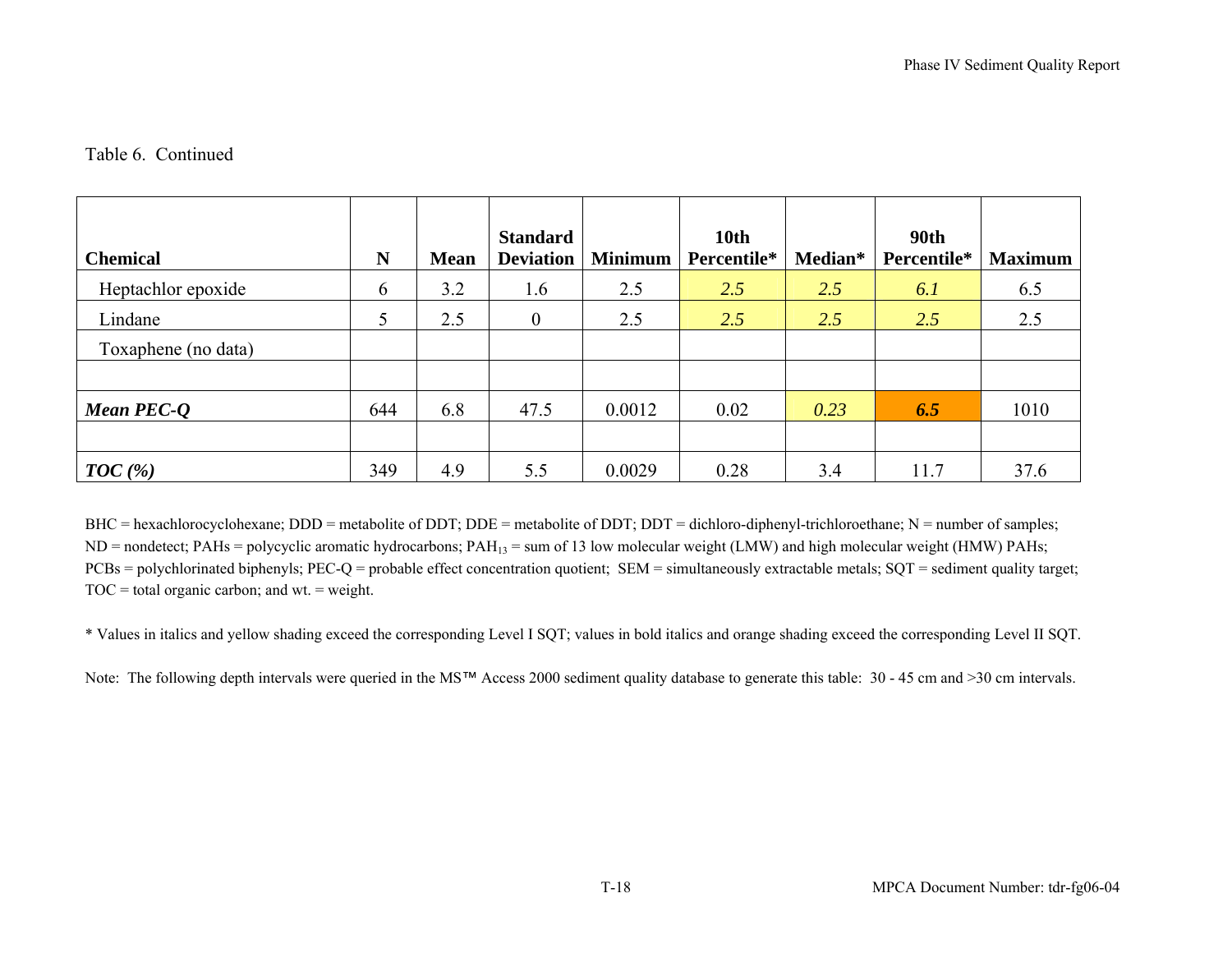|                                     | <b>Surface:</b> | Subsurface: | <b>Surface:</b> | Subsurface: | <b>Statistical</b>  |
|-------------------------------------|-----------------|-------------|-----------------|-------------|---------------------|
| <b>Chemical</b>                     | $\mathbf N$     | N           | Median*         | Median*     | Significance**      |
|                                     |                 |             |                 |             |                     |
| Conventional Metals (mg/kg dry wt.) |                 |             |                 |             |                     |
| Arsenic                             | 190             | 121         | 3.4             | 3.8         | No ( $p = 0.840$ )  |
| Cadmium                             | 182             | 101         | 0.68            | 0.6         | No ( $p = 0.697$ )  |
| Chromium                            | 310             | 111         | 33              | 25          | Yes ( $p = 0.026$ ) |
| Copper                              | 165             | 85          | 26              | 18.4        | No ( $p = 0.082$ )  |
| Lead                                | 448             | 236         | 36.5            | 61.1        | Yes ( $p = 0.009$ ) |
| Mercury                             | 782             | 503         | 0.17            | 0.15        | No ( $p = 0.516$ )  |
| Nickel                              | 157             | 74          | 20              | 18.9        | No ( $p = 0.498$ )  |
| Zinc                                | 201             | 155         | 150             | 167         | No ( $p = 0.371$ )  |
|                                     |                 |             |                 |             |                     |
| <b>SEM Metals (mg/kg dry wt.)</b>   |                 |             |                 |             |                     |
| <b>SEM Cadmium</b>                  | 297             | 34          | 0.73            | 0.35        | Yes ( $p = 0.003$ ) |
| <b>SEM Copper</b>                   | 297             | 36          | 12.5            | 12.7        | No ( $p = 0.734$ )  |
| <b>SEM Lead</b>                     | 296             | 35          | 16.7            | 19.1        | No ( $p = 0.604$ )  |
| SEM Nickel                          | 297             | 36          | 7.1             | 7.0         | No ( $p = 0.862$ )  |
| <b>SEM Zinc</b>                     | 297             | 36          | 73.7            | 44.8        | No ( $p = 0.162$ )  |
|                                     |                 |             |                 |             |                     |

Table 7. Determination of Statistical Significance Between Median Chemical Values in Surface and Subsurface Sediments from the St. Louis River AOC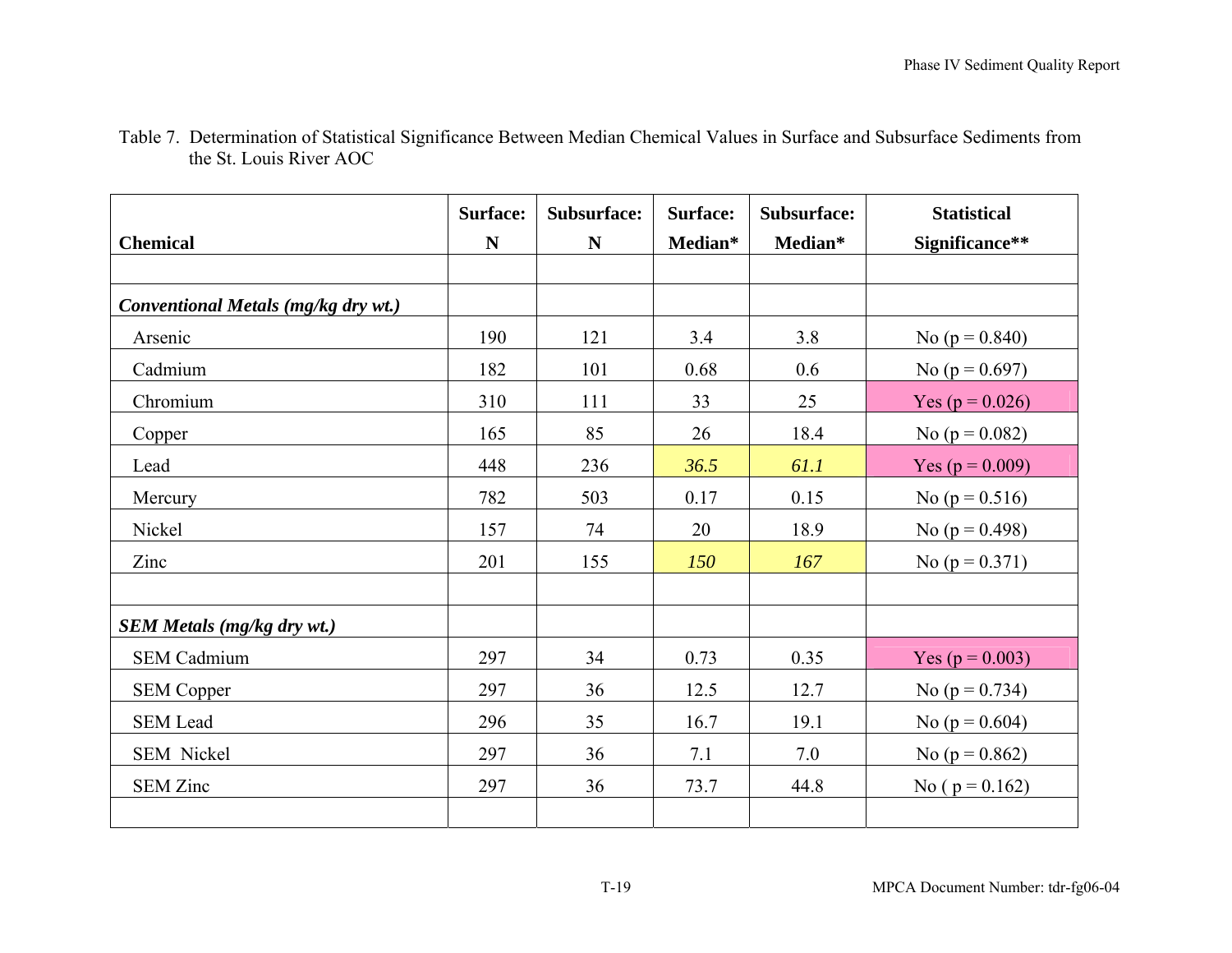## Table 7. Continued

| <b>Chemical</b>                            | <b>Surface:</b><br>N | Subsurface:<br>N | <b>Surface:</b><br>Median* | Subsurface:<br>Median* | <b>Statistical</b><br>Significance** |
|--------------------------------------------|----------------------|------------------|----------------------------|------------------------|--------------------------------------|
| PAHs $(\mu g/kg \, dry \, wt.)$            |                      |                  |                            |                        |                                      |
| 2-Methylnaphthalene                        | 361                  | 342              | 230                        | 320                    | No ( $p = 0.171$ )                   |
| Acenaphthene                               | 616                  | 380              | 59.7                       | 240                    | Yes ( $p = 0.001$ )                  |
| Acenaphthylene                             | 632                  | 388              | 46.9                       | 117                    | Yes ( $p = 0.001$ )                  |
| Anthracene                                 | 668                  | 399              | 230                        | 497                    | Yes ( $p = 0.002$ )                  |
| Fluorene                                   | 662                  | 397              | 136                        | 330                    | Yes ( $p = 0.001$ )                  |
| Naphthalene                                | 566                  | 390              | 240                        | 661                    | Yes ( $p = 0.001$ )                  |
| Phenanthrene                               | 674                  | 402              | 619                        | 1170                   | Yes ( $p = 0.013$ )                  |
| Benzo(a)anthracene                         | 671                  | 400              | 616                        | 800                    | No ( $p = 0.323$ )                   |
| $Benzo(a)$ pyrene                          | 677                  | 404              | 500                        | 540                    | No ( $p = 0.540$ )                   |
| Chrysene                                   | 675                  | 402              | 649                        | 775                    | No ( $p = 0.808$ )                   |
| $Dibenzo(a,h)$ anthracene                  | 628                  | 390              | 75                         | 71                     | No ( $p = 0.094$ )                   |
| Fluoranthene                               | 677                  | 404              | 1100                       | 1485                   | No ( $p = 0.288$ )                   |
| Pyrene                                     | 677                  | 404              | 1000                       | 1235                   | No ( $p = 0.381$ )                   |
| Total PAH <sub>S13</sub> (exclude high ND) | 677                  | 404              | 5930                       | 11475                  | Yes ( $p = 0.007$ )                  |
| HMW PAHs (exclude high ND)                 | 677                  | 404              | 4249                       | 5155                   | No ( $p = 0.425$ )                   |
| LMW PAHs (exclude high ND)                 | 674                  | 402              | 1431                       | 4426                   | Yes ( $p = 0.001$ )                  |
|                                            |                      |                  |                            |                        |                                      |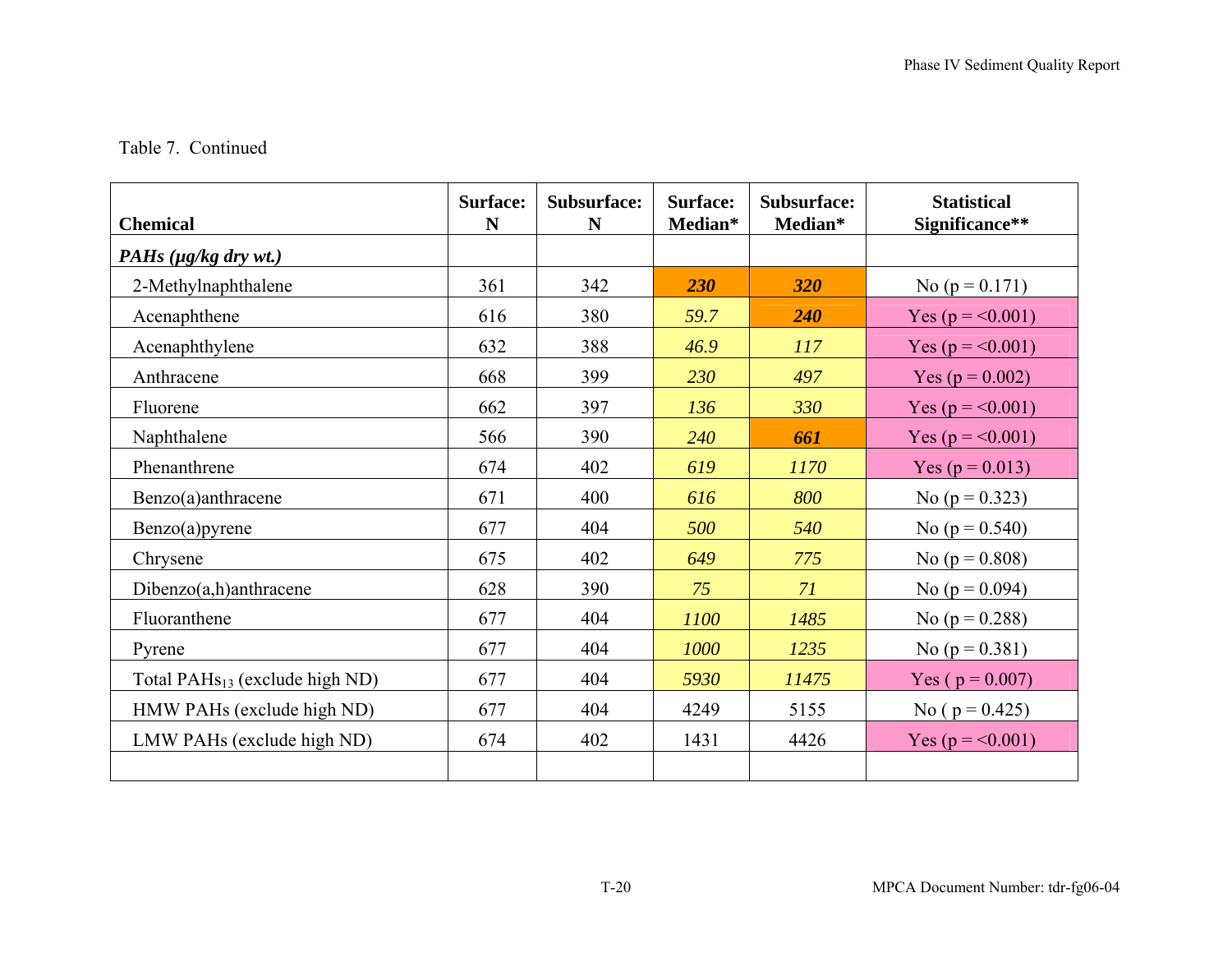### Table 7. Continued

|                                                | <b>Surface:</b> | Subsurface:    | <b>Surface:</b> | Subsurface: | <b>Statistical</b>    |
|------------------------------------------------|-----------------|----------------|-----------------|-------------|-----------------------|
| <b>Chemical</b>                                | N               | N              | Median*         | Median*     | Significance**        |
| $PCBs$ ( $\mu g/kg$ dry wt.)                   |                 |                |                 |             |                       |
| Total PCBs - reported (can be<br>recalculated) | 110             | 69             | 140             | 63.2        | Yes ( $p = 0.001$ )   |
| Total PCBs - reported only                     | 49              | 141            | 50              | 13          | Yes ( $p = 0.001$ )   |
| Total Aroclor PCBs (exclude high ND)           | 10              | 13             | 205             | 66          | Yes $(p = 0.031)$ *** |
| Total Congener PCBs (exclude high<br>ND)       | 116             | 73             | 139             | 63.2        | Yes ( $p = 0.001$ )   |
| Pesticides ( $\mu$ g/kg dry wt.)               |                 |                |                 |             |                       |
| Total Chlordane (exclude high ND)              | 20              | $\overline{2}$ | 0.23            | 0.053       | No ( $p = 0.060$ )    |
| Total Chlordane - reported only                | 3               | 6              | 2.7             | 2.5         | No ( $p = 0.905$ )    |
| Dieldrin                                       | 5               | 6              | 2.7             | 2.5         | No ( $p = 1.000$ )    |
| Sum DDD (exclude high ND)                      | 5               | 6              | 0.34            | 2.5         | No ( $p = 0.082$ )    |
| Sum DDE (exclude high ND)                      | 5               | 6              | 0.69            | 2.5         | No ( $p = 0.082$ )    |
| Sum DDT (exclude high ND)                      | 5               | 6              | 0.2             | 2.5         | No ( $p = 0.082$ )    |
| Total DDT (exclude high ND)                    | $\overline{7}$  | 6              | 3.6             | 7.5         | No ( $p = 0.445$ )    |
| Endrin                                         | 5               | 6              | 2.7             | 2.5         | No ( $p = 1.000$ )    |
| Heptachlor epoxide                             | 3               | 6              | 4.1             | 2.5         | No ( $p = 0.167$ )    |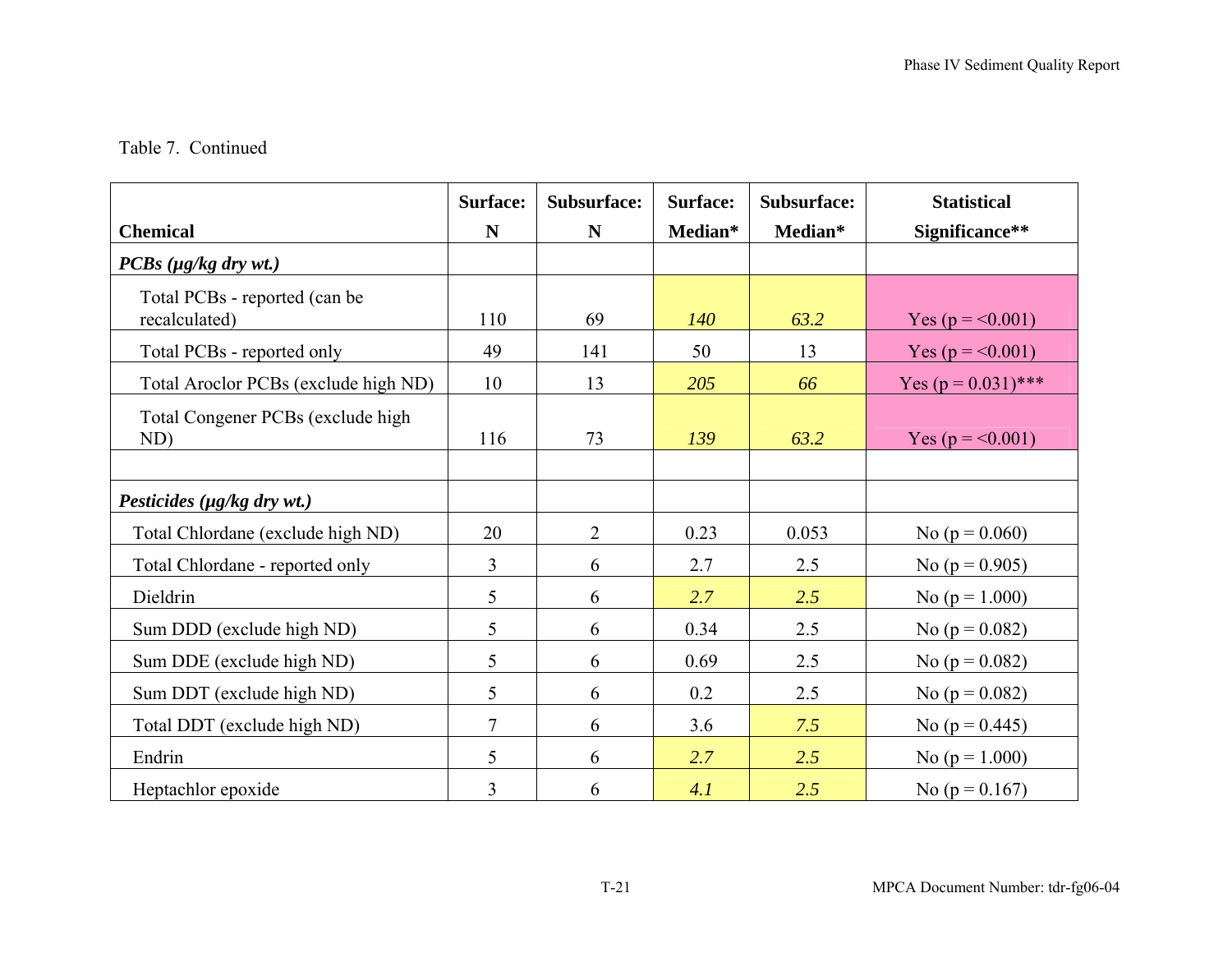### Table 7. Continued

|                 | <b>Surface:</b> | Subsurface: | Surface: | Subsurface: | <b>Statistical</b>  |
|-----------------|-----------------|-------------|----------|-------------|---------------------|
| <b>Chemical</b> | N               | N           | Median*  | Median*     | Significance**      |
| Lindane         | $\overline{4}$  |             | 0.38     | 2.5         | Yes ( $p = 0.016$ ) |
| Toxaphene       | 14              | No data     | 24.5     | No data     | No statistics       |
|                 |                 |             |          |             |                     |
| Mean PEC-Q      | 905             | 644         | 0.25     | 0.23        | No ( $p = 0.062$ )  |
|                 |                 |             |          |             |                     |
| $TOC$ (%)       | 617             | 349         | 3.3      | 3.4         | No ( $p = 0.765$ )  |

BHC = hexachlorocyclohexane; DDD = metabolite of DDT; DDE = metabolite of DDT; DDT = dichloro-diphenyl-trichloroethane; N = number of samples;  $ND$  = nondetect; PAHs = polycyclic aromatic hydrocarbons; PAH<sub>13</sub> = sum of 13 low molecular weight (LMW) and high molecular weight (HMW) PAHs; PCBs = polychlorinated biphenyls; PEC-Q = probable effect concentration quotient; SEM = simultaneously extractable metals; SQT = sediment quality target;  $TOC = total organic carbon$ ; and wt. = weight.

- \* Values in italics and yellow shading exceed the corresponding Level I SQT; values in bold italics and orange shading exceed the corresponding Level II SQT.
- \*\* All chemical pairs failed the test for normality (p < 0.050), except for total Aroclor PCBs. Statistical significance (pink shading) was determined using the nonparametric Mann-Whitney Rank Sum test.
- \*\*\* The data passed normality so a t-test was performed. However, the power of the performed test (0.505) was below the desired power of 0.800. Less than desired power indicates you are more likely to not detect a difference when one actually exists.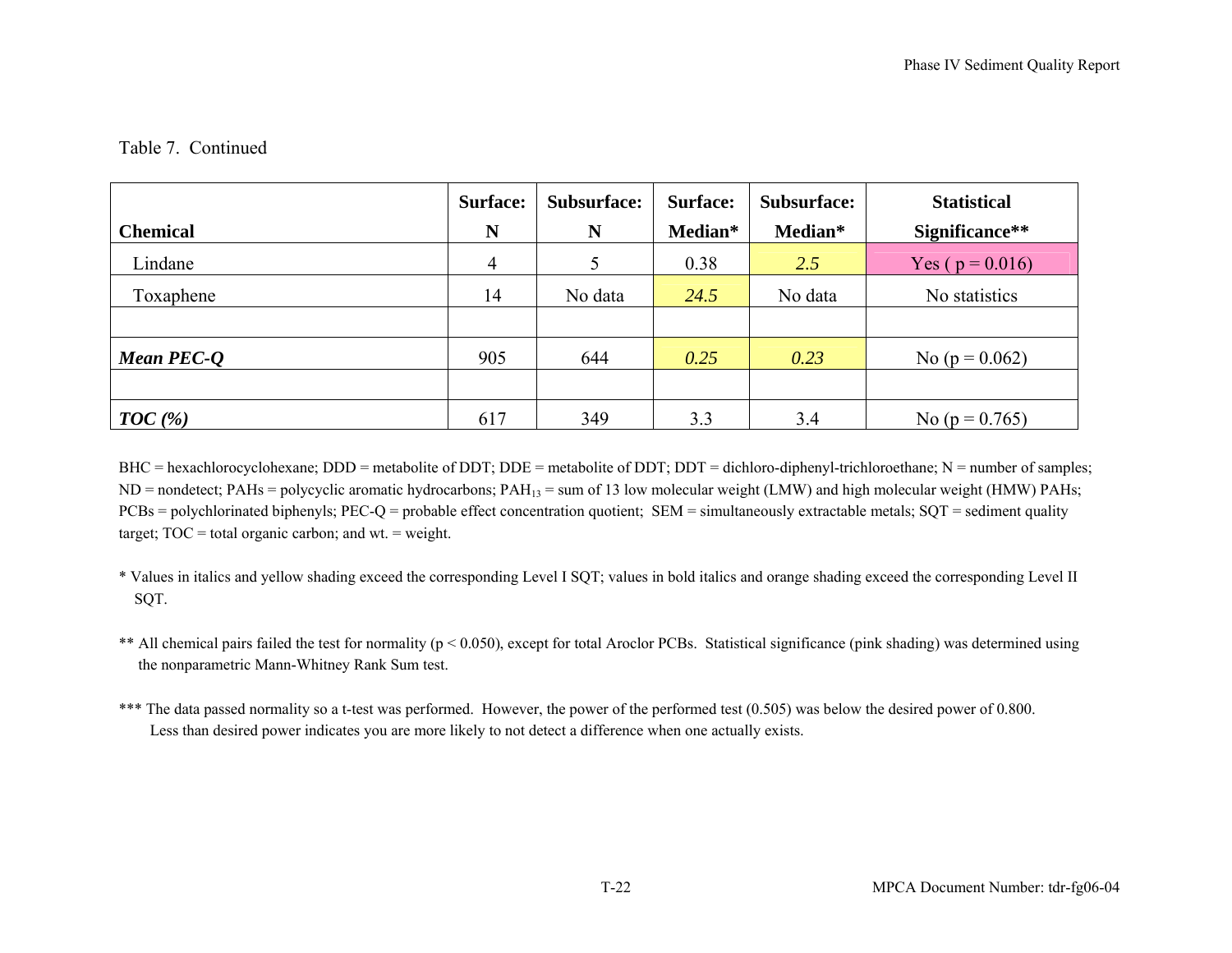|                                                                                                                 |                   | P/A                  |                      |                                             | F/P                  |                      |                                       |  |
|-----------------------------------------------------------------------------------------------------------------|-------------------|----------------------|----------------------|---------------------------------------------|----------------------|----------------------|---------------------------------------|--|
| Depth Interval (cm)                                                                                             | N                 | <b>Mean</b>          | <b>SD</b>            | <b>Median</b>                               | <b>Mean</b>          | <b>SD</b>            | <b>Median</b>                         |  |
| St. Louis River AOC<br>$0 - 30$ cm, inclusive<br>$>30$ cm, inclusive<br>Other depth intervals                   | 669<br>399<br>273 | 3.12<br>3.07<br>2.73 | 1.87<br>3.57<br>2.1  | $2.69^{\rm a}$<br>$2.46^{\circ}$<br>2.15    | 1.18<br>1.17<br>1.21 | 0.69<br>0.25<br>0.87 | $1.17^{b}$<br>$1.17^{b}$<br>1.12      |  |
| Post-remediation St. Louis River AOC*<br>$0 - 30$ cm, inclusive<br>$>30$ cm, inclusive<br>Other depth intervals | 506<br>357<br>231 | 2.88<br>3.05<br>2.53 | 1.54<br>3.74<br>1.89 | $2.48^{\circ}$<br>2.38 <sup>c</sup><br>2.11 | 1.28<br>1.19<br>1.26 | 0.75<br>0.23<br>0.92 | $1.23^d$<br>1.19 <sup>d</sup><br>1.14 |  |

Table 8. Summary of Phenanthrene/Anthracene (P/A) and Fluoranthene/Pyrene (F/P) Ratios for Selected Depth Intervals in the St. Louis River AOC.

\* Excluded the pre-remediation P/A and F/P data from Hog Island Inlet/Newton Creek.

- <sup>a</sup> The difference in the median values between the two groups is greater than would be expected by chance; there is a statistically significant difference ( $p = 0.024$ ).
- $<sup>b</sup>$  The difference in the median values between the two groups is not great enough to exclude the possibility that the difference is due</sup> to random sampling variability; there is not a statistically significant difference ( $p = 0.678$ ).
- $\degree$  The difference in the median values between the two groups is not great enough to exclude the possibility that the difference is due to random sampling variability; there is not a statistically significant difference ( $p = 0.353$ ).
- $d$  The difference in the median values between the two groups is greater than would be expected by chance; there is a statistically significantly difference (p=0.003)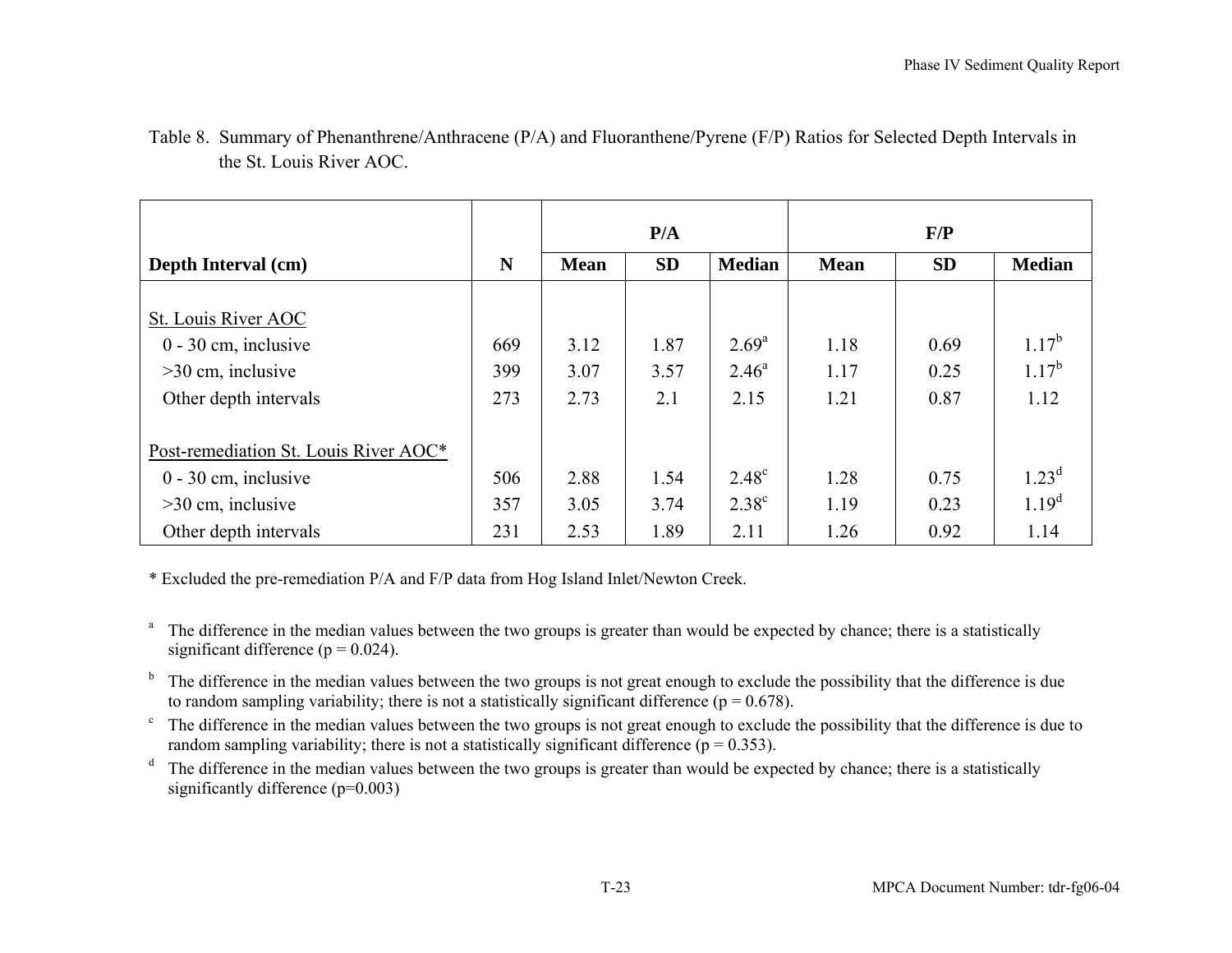|                                       |     | <b>Arithmetic</b> | <b>Standard</b>  |                | 10th       |               | <b>90th</b> |                |
|---------------------------------------|-----|-------------------|------------------|----------------|------------|---------------|-------------|----------------|
| <b>Location Description</b>           | N   | <b>Mean</b>       | <b>Deviation</b> | <b>Minimum</b> | Percentile | <b>Median</b> | Percentile  | <b>Maximum</b> |
|                                       |     |                   |                  |                |            |               |             |                |
| Hog Island Inlet/Newton Creek*        | 189 | 0.231             | 0.212            | 0.00764        | 0.0539     | 0.194         | 0.39        | 1.62           |
| Howard's Bay                          | 30  | 0.416             | 0.344            | 0.0355         | 0.142      | 0.374         | 0.61        | 2.03           |
| Lower St. Louis River                 | 46  | 0.289             | 0.555            | 0.0363         | 0.0508     | 0.158         | 0.458       | 3.78           |
| Minnesota Slip                        | 62  | 1.227             | 0.882            | 0.0814         | 0.3        | 1.1           | 1.876       | 6.21           |
| Slip C                                | 48  | 0.561             | 0.424            | 0.000385       | 0.0656     | 0.491         | 1.171       | 1.68           |
| <b>SLRIDT</b> Superfund Site          | 214 | 20.334            | 90.121           | 0.00918        | 0.187      | 1.325         | 21.38       | 821            |
| Superior Bay                          | 41  | 0.128             | 0.0993           | 0.00942        | 0.0132     | 0.105         | 0.283       | 0.397          |
| Thomson Reservoir                     | 23  | 0.135             | 0.0429           | 0.0772         | 0.0818     | 0.145         | 0.175       | 0.261          |
| <b>USS</b> Superfund Site             | 36  | 3.176             | 11.446           | 0.0055         | 0.0283     | 0.168         | 4.84        | 64.7           |
| WLSSD, Miller Cr. & Coffee Cr. Embay. | 42  | 0.364             | 0.303            | 0.00674        | 0.0213     | 0.33          | 0.803       | 1.29           |
|                                       |     |                   |                  |                |            |               |             |                |
| St. Louis River AOC**                 | 910 | 5.152             | 44.493           | 0.000385       | 0.0515     | 0.246         | 2.27        | 821            |

Table 9. Distribution of Mean PEC-Qs in Surficial Sediments (i.e., upper 30 cm) of Selected Locations in the St. Louis River AOC

 $AOC = Area$  of Concern; Cr. = Creek; Embay. = embayment; N = number of sediment samples; PEC-Q = probable effect concentration quotient; SLRIDT = St. Louis River Interlake/Duluth Tar; USS = U.S. Steel; and WLSSD = Western Lake Superior Sanitary District.

\* Pre-remediation data for this site; sediment remediation was completed November 2005.

\*\* Includes the pre-remediation data for Hog Island Inlet and Newton Creek.

Values in italics and yellow shading exceed the Level I SQT of 0.1; values in bold italics and orange shading exceed the Level II SQT of 0.6.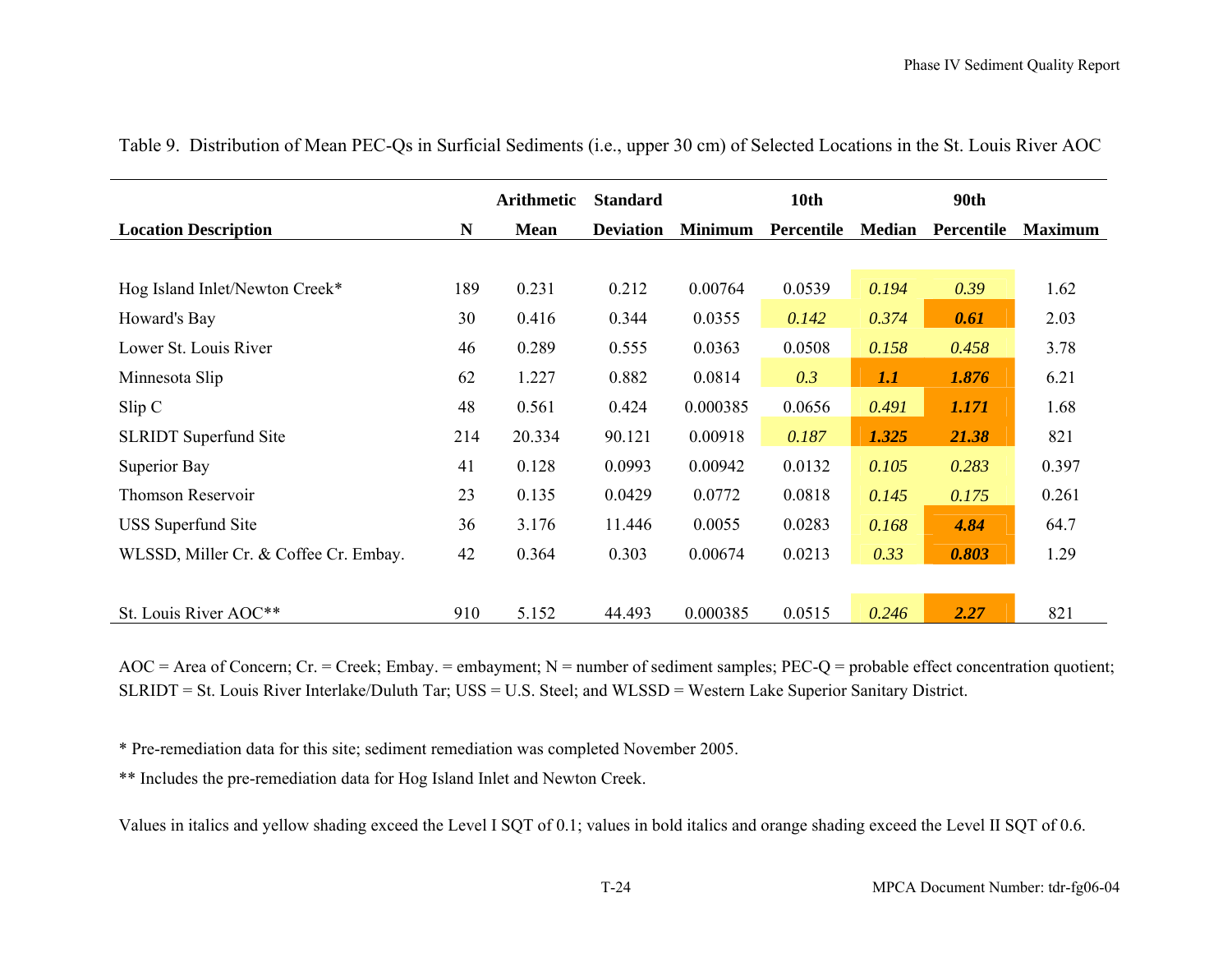|                                              |                | Number (%) of Samples Within Ranges of Mean PEC-Qs |            |                                   |            |                     |            |  |
|----------------------------------------------|----------------|----------------------------------------------------|------------|-----------------------------------|------------|---------------------|------------|--|
|                                              | <b>Overall</b> | $0.1$<br>(Low Risk)                                |            | $0.1$ to $0.6$<br>(Moderate Risk) |            | >0.6<br>(High Risk) |            |  |
| <b>Location Description</b>                  | ${\bf N}$      |                                                    |            |                                   |            |                     |            |  |
|                                              |                |                                                    |            |                                   |            |                     |            |  |
| Hog Island Inlet/Newton Creek*               | 189            | 36                                                 | $(19.0\%)$ | 148                               | $(78.3\%)$ | 5                   | $(2.7\%)$  |  |
| Howard's Bay                                 | 30             | $\overline{c}$                                     | $(6.7\%)$  | 25                                | $(83.3\%)$ | 3                   | $(10.0\%)$ |  |
| Lower St. Louis River                        | 46             | 15                                                 | $(32.6\%)$ | 28                                | $(60.9\%)$ | 3                   | $(6.5\%)$  |  |
| Minnesota Slip                               | 62             | 1                                                  | $(1.6\%)$  | $\tau$                            | $(11.3\%)$ | 54                  | $(87.1\%)$ |  |
| Slip C                                       | 48             | $\tau$                                             | $(14.6\%)$ | 22                                | $(45.8\%)$ | 19                  | $(39.6\%)$ |  |
| <b>SLRIDT</b> Superfund Site                 | 214            | 9                                                  | $(4.2\%)$  | 53                                | $(24.8\%)$ | 152                 | $(71.0\%)$ |  |
| Superior Bay                                 | 41             | 19                                                 | $(46.3\%)$ | 22                                | $(53.7\%)$ | $\boldsymbol{0}$    | $(0\%)$    |  |
| Thomson Reservoir                            | 23             | $\tau$                                             | $(30.4\%)$ | 16                                | $(69.6\%)$ | $\boldsymbol{0}$    | $(0\%)$    |  |
| <b>USS</b> Superfund Site                    | 36             | 11                                                 | $(30.5\%)$ | 15                                | $(41.7\%)$ | 10                  | $(27.8\%)$ |  |
| WLSSD, Miller Creek & Coffee Creek Embayment | 42             | 10                                                 | $(23.8\%)$ | 23                                | $(54.8\%)$ | 9                   | $(21.4\%)$ |  |
|                                              |                |                                                    |            |                                   |            |                     |            |  |
| St. Louis River AOC**                        | 910            | 191                                                | $(21.0\%)$ | 462                               | $(50.8\%)$ | 257                 | (28.2%)    |  |

Table 10. Frequency of Low, Moderate, and High Risk Samples in Surface Sediments (i.e., upper 30 cm) from the St. Louis River AOC

AOC = Area of Concern; N = number of sediment samples; PEC-Q = probable effect concentration quotient; SLRIDT = St. Louis River Interlake/Duluth Tar; USS = U.S. Steel; and WLSSD = Western Lake Superior Sanitary District

\* Pre-remediation data for this site; sediment remediation was completed November 2005.

\*\* Includes pre-remediation data for Hog Island Inlet and Newton Creek.